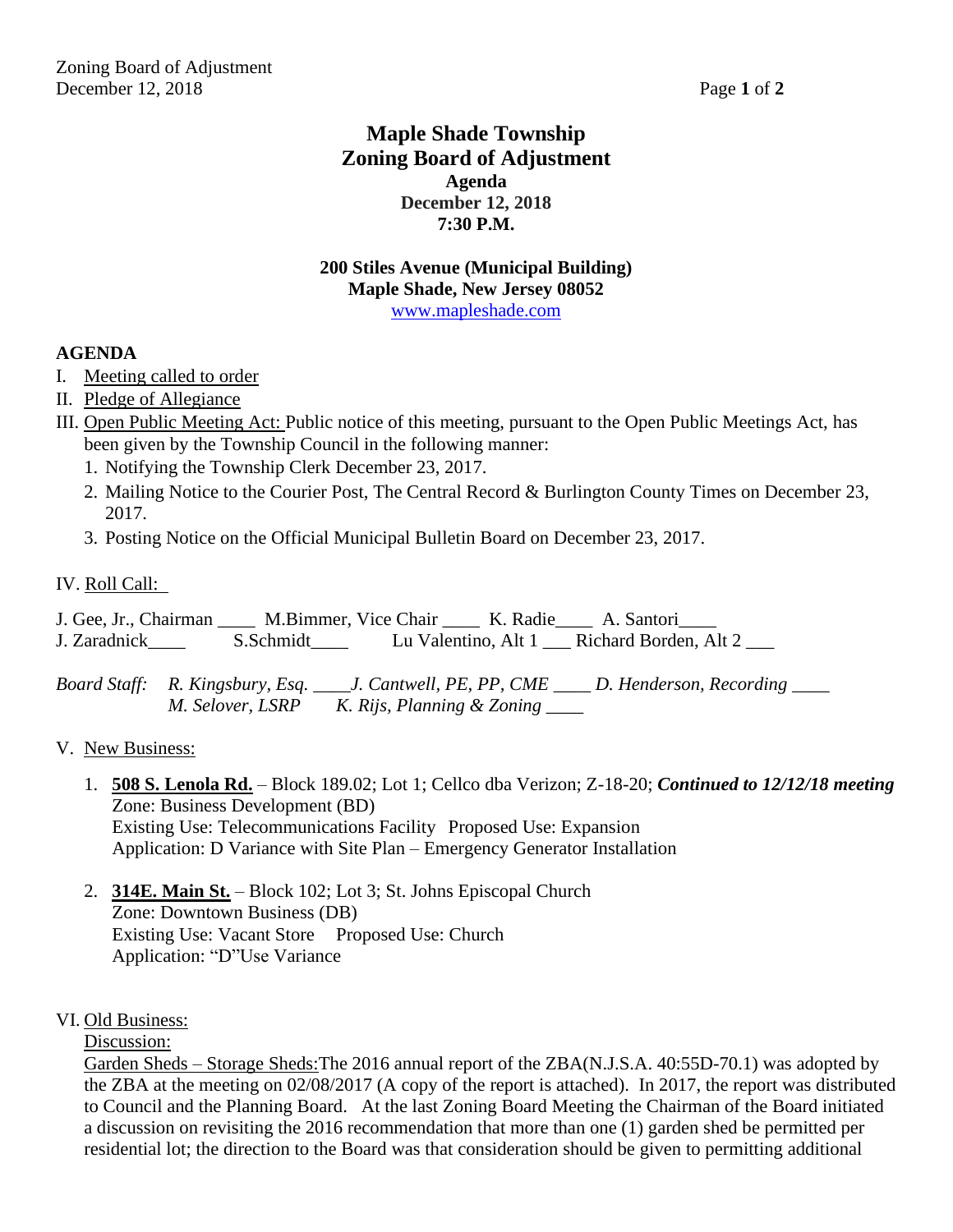#### storage sheds.

#### 205-71: Non-Conforming Structures – Enlargement/Expansion

N.J.S.A. 40:55D-3& D-68: "*Nonconforming structure" means a structure the size, dimension or location of which was lawful prior to the adoption, revision or amendment of a zoning ordinance, but which fails to conform to the requirements of the zoning district in which it is located by reasons of such adoption, revision or amendment.*

#### VII. Minutes

a. October 10, 2018

- VIII. Miscellaneous:
	- 1. Reports:
		- a. Solicitor Resolutions 2018-ZB-25: 116 West Main St. – Block 117.01; Lot 11; Orth Graphics 2018-ZB-26: 3090 Route 73 N. – Block 7.03; Lot 11.01; Sunbelt Rentals
		- b. Engineer
		- c. Community Development
- VIII. Adjourn.

#### **2019** Meeting Dates:

| Site Plan Adv.: $1/8$ * 2/5 3/5 4/2 5/7 6/6 <sup>*</sup> 7/2 8/6 9/3 10/1 11/6 <sup>*</sup> 12/3 |  |  |  |  |  |  |
|--------------------------------------------------------------------------------------------------|--|--|--|--|--|--|
| Planning Board: 1/23 2/27 3/27 4/24 5/22 6/26 7/24 8/28 9/25 10/23 11/26* 12/18*                 |  |  |  |  |  |  |
| Zoning Board: 1/9 2/13 3/13 4/10 5/8 6/12 7/10 8/14 9/11 10/9 11/20*12/11                        |  |  |  |  |  |  |

**If you are unable to attend, please call Kevin Rijs at (856)779-9610 Ext.151. ThankYou.**

**Next Meeting January 9, 2019**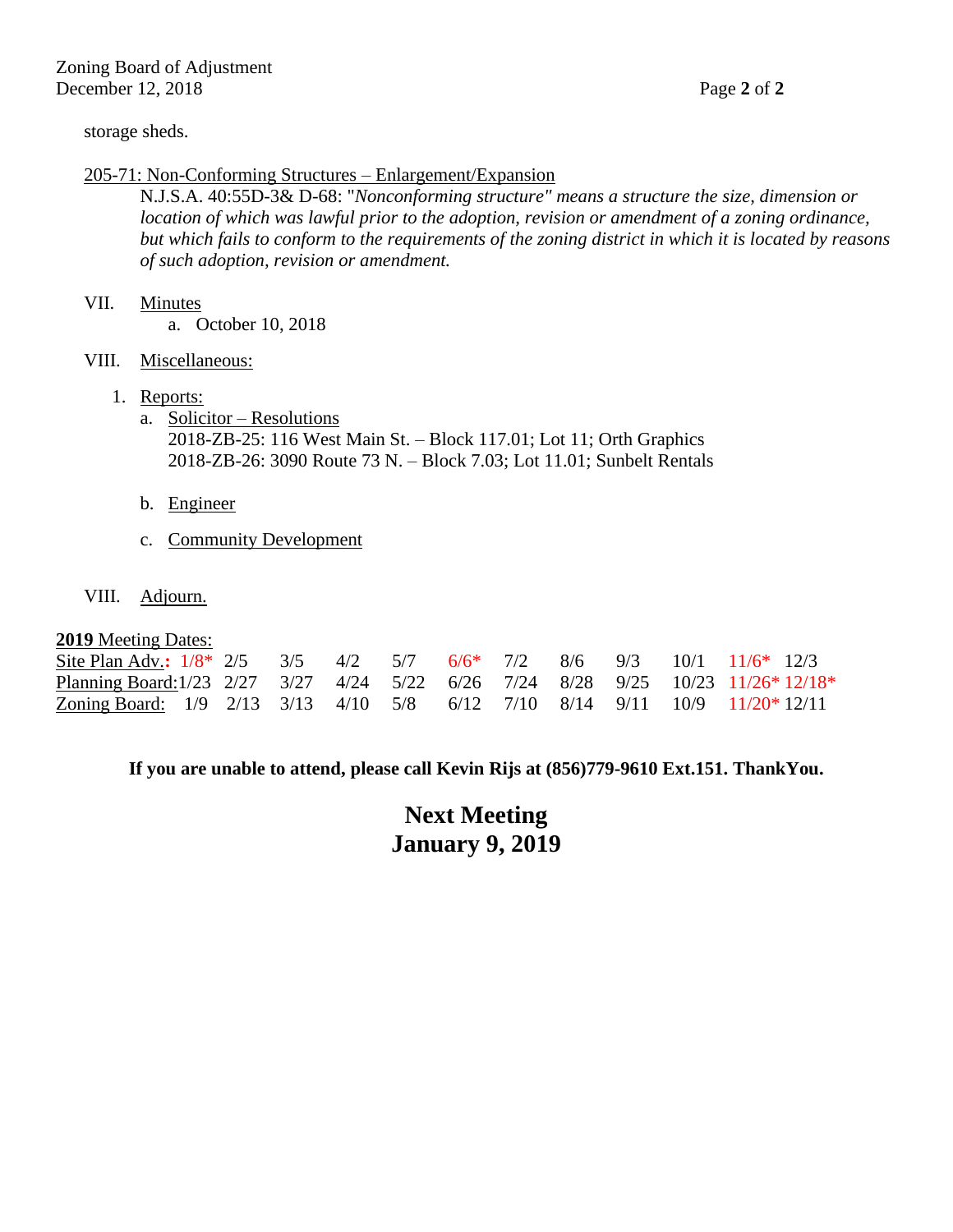## **Maple Shade Township Zoning Board of Adjustment Agenda October 10, 2018 7:30 P.M.**

#### **200 Stiles Avenue (Municipal Building) Maple Shade, New Jersey 08052** [www.mapleshade.com](http://www.mapleshade.com/)

#### **AGENDA**

- I. Meeting called to order
- II. Pledge of Allegiance
- III. Open Public Meeting Act: Public notice of this meeting, pursuant to the Open Public Meetings Act, has been given by the Township Council in the following manner:
	- 1. Notifying the Township Clerk December 23, 2017.
	- 2. Mailing Notice to the Courier Post, The Central Record & Burlington County Times on December 23, 2017.
	- 3. Posting Notice on the Official Municipal Bulletin Board on December 23, 2017.
- IV. Roll Call:

J. Gee, Jr., Chairman \_\_\_\_ M. Bimmer, Vice Chair \_\_\_\_ K. Radie \_\_\_\_ A. Santori \_\_\_\_ J. McCauley \_\_\_\_ J. Zaradnick \_\_\_\_ S. Schmidt \_\_\_\_ Lu Valentino, Alt 1 \_\_\_ Richard Borden, Alt 2 \_\_\_

*Board Staff: R. Kingsbury, Esq. \_\_\_\_ J. Cantwell, PE, PP, CME \_\_\_\_ D. Henderson, Recording \_\_\_\_ M. Selover, LSRP K. Rijs, Planning & Zoning \_\_\_\_*

- 1. **2836 Rt.73 N.** Block 189.01; Lot 2.01, 2.06, 2.07, & 2.11; Jersey Premier Outdoor Advertising Billboards; Z-17-8 Zone: Business Development (BD) Existing Use: Clover Motel Proposed Use: New Doubled Sided Billboard Sign 14' x 48' Application: D Variance with Site Plan One side LED and One Side Static
	- 2. **2860 Rt.73 N.** Block 174; Lot 2.03; Jersey Premier Outdoor Advertising Billboards; Z-17-9 Zone: Business Development (BD) Existing Use: Retail Building Proposed Use: New Doubled Sided Static Billboard Sign 14' x 48' Application: D Variance with Site Plan
	- 3. **116 West Main St.** Block 117.01; Lot 11; Orth Graphics; Z-18-18 Zone: Downtown Business (DB) Existing Use: Retail Proposed Use: No Change Application: C Variance to permit detached accessory storage shed.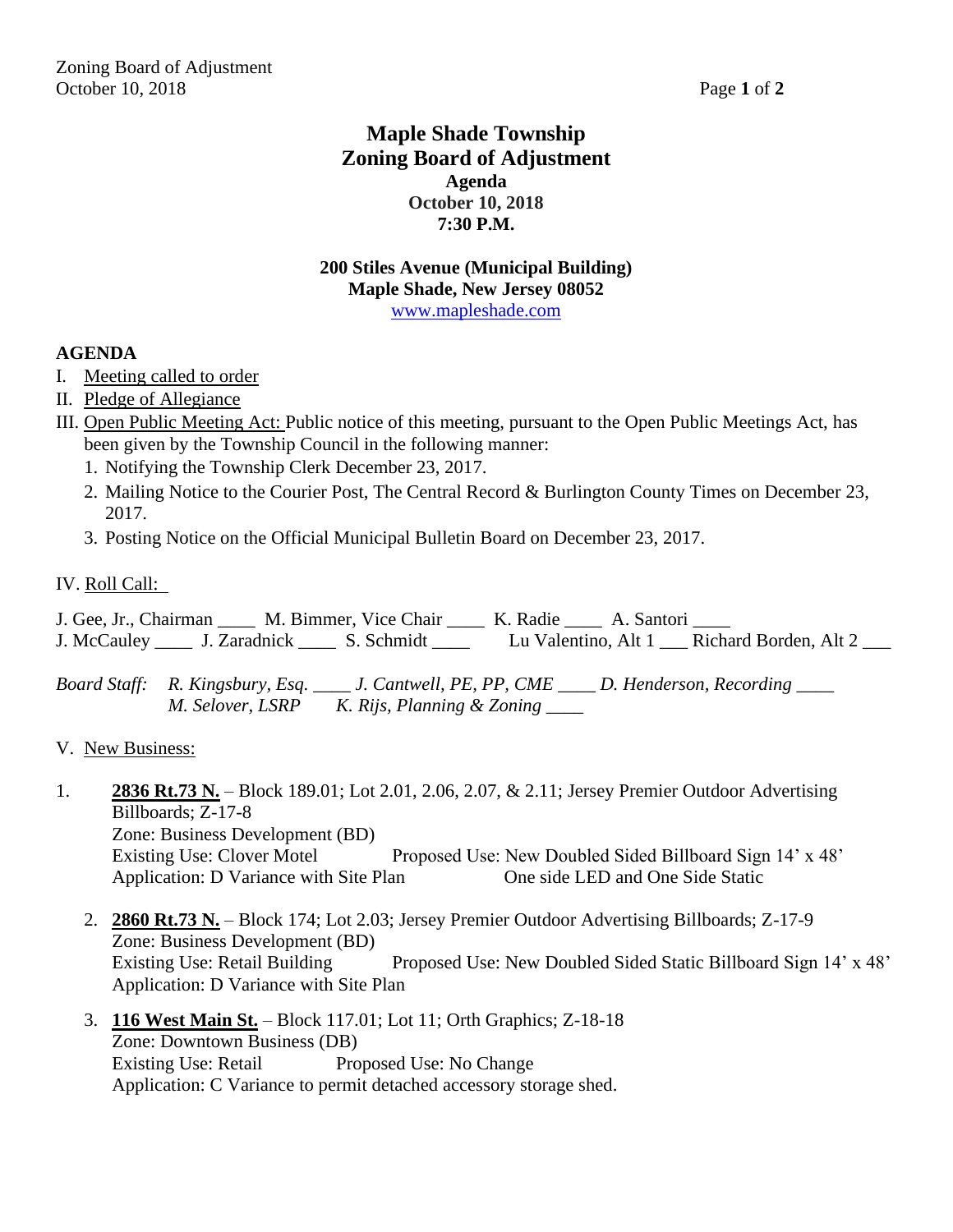### 4. **3090 Route 73 N.** – Block 7.03; Lot 11.01; Sunbelt Rentals; Z-18-19 Zone: Business Development (BD) Existing Use: Truck/Equipment Rental Proposed Use: No Change Application: "D" Variance to expand use (replace VIP Auto section of the property) with minor site plan

#### VI. Old Business:

Discussion:

Garden Sheds – Storage Sheds: The 2016 annual report of the ZBA (N.J.S.A. 40:55D-70.1) was adopted by the ZBA at the meeting on 02/08/2017 (A copy of the report is attached). In 2017, the report was distributed to Council and the Planning Board. At the last Zoning Board Meeting the Chairman of the Board initiated a discussion on revisiting the 2016 recommendation that more than one (1) garden shed be permitted per residential lot; the direction to the Board was that consideration should be given to permitting additional storage sheds.

#### 205-71: Non-Conforming Structures – Enlargement/Expansion

N.J.S.A. 40:55D-3 & D-68: "*Nonconforming structure" means a structure the size, dimension or location of which was lawful prior to the adoption, revision or amendment of a zoning ordinance, but which fails to conform to the requirements of the zoning district in which it is located by reasons of such adoption, revision or amendment.*

VII. Minutes

a. September 12, 2018

- VIII. Miscellaneous:
	- 1. Reports:
		- a. Solicitor Resolutions

2018-ZB-22: 448 Sunset Ave. – Block 113; Lot 5.04; Daniel Schafer; Z-18-15 2018-ZB-23: 454 Alexander Ave. – Block 138, Lot 4.01; Joseph Hoffman; Z-18-16 2018-ZB-24:3060 Route 73 North – Block 71, Lot 8; Moo Do Karate Academy; Z-18-17

- b. Engineer
- c. Community Development
- VIII. Adjourn.

2018 Meeting Dates:

| $\overline{a}$ . The set of $\overline{a}$ is the set of $\overline{a}$<br>Site Plan Adv.: $1/9$ * 2/6 3/6 4/3 5/1 6/5 7/10* 8/7 9/4 10/2 11/6 12/4 |  |  |  |  |  |  |
|-----------------------------------------------------------------------------------------------------------------------------------------------------|--|--|--|--|--|--|
| Planning Board: 1/24 2/28 3/28 4/25 5/23 6/27 7/25 8/22 9/26 10/24 11/28 12/26                                                                      |  |  |  |  |  |  |
| Zoning Board: 1/10 2/14 3/14 4/11 5/9 6/13 7/11 8/8 9/12 10/10 11/7* 12/12                                                                          |  |  |  |  |  |  |

**If you are unable to attend, please call Kevin Rijs at (856)779-9610 Ext.151. Thank You.**

## **Next Meeting November 7, 2018**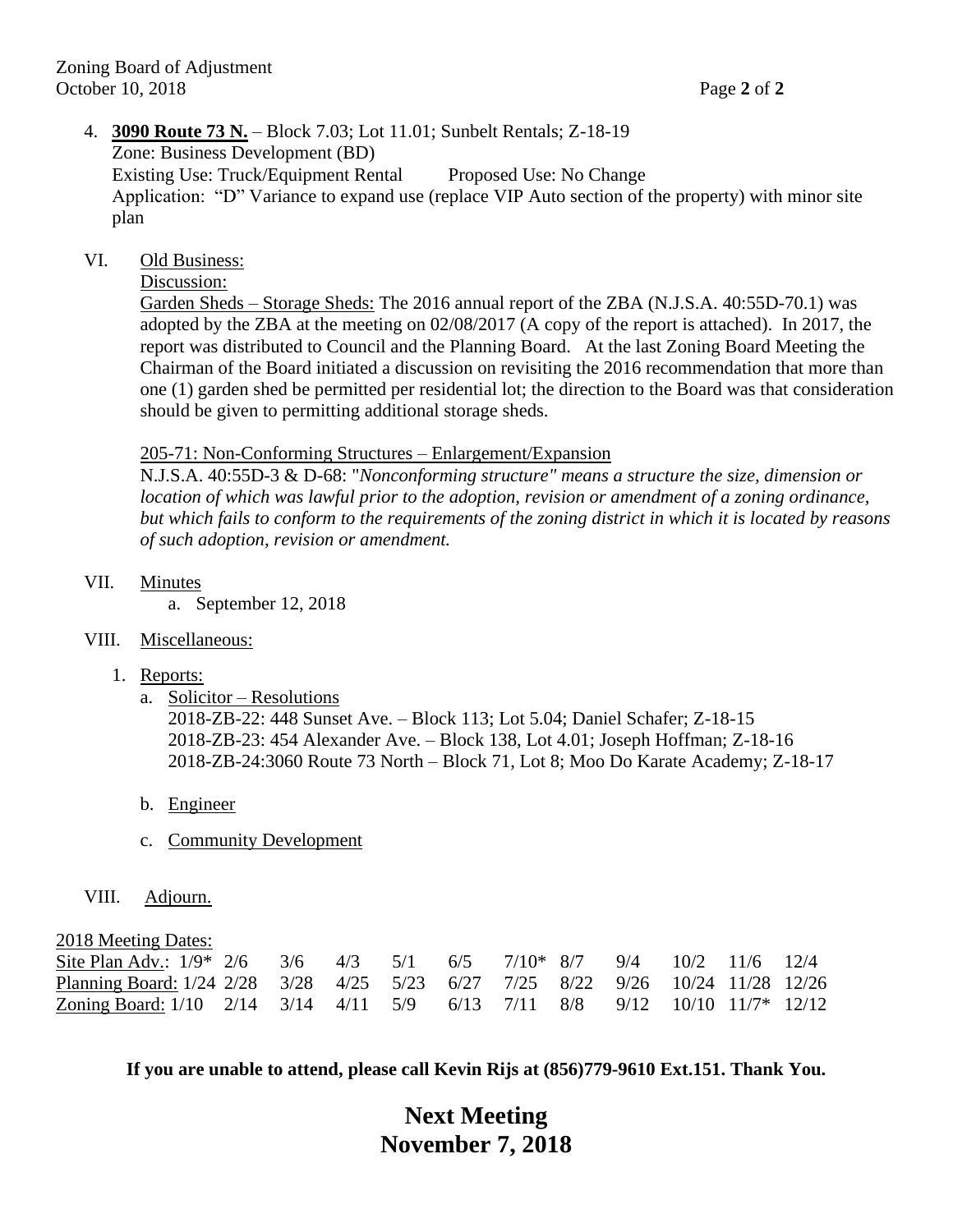## **Maple Shade Township Zoning Board of Adjustment Agenda September 12, 2018 7:30 P.M.**

#### **200 Stiles Avenue (Municipal Building) Maple Shade, New Jersey 08052** [www.mapleshade.com](http://www.mapleshade.com/)

#### **AGENDA**

- I. Meeting called to order
- II. Pledge of Allegiance
- III. Open Public Meeting Act: Public notice of this meeting, pursuant to the Open Public Meetings Act, has been given by the Township Council in the following manner:
	- 1. Notifying the Township Clerk December 23, 2017.
	- 2. Mailing Notice to the Courier Post, The Central Record & Burlington County Times on December 23, 2017.
	- 3. Posting Notice on the Official Municipal Bulletin Board on December 23, 2017.
- IV. Roll Call:

J. Gee, Jr., Chairman \_\_\_\_ M. Bimmer, Vice Chair \_\_\_\_ K. Radie \_\_\_\_ A. Santori \_\_\_\_ J. McCauley \_\_\_\_ J. Zaradnick \_\_\_\_ S. Schmidt \_\_\_\_ Lu Valentino, Alt 1 \_\_\_ Richard Borden, Alt 2 \_\_\_

*Board Staff: R. Kingsbury, Esq. \_\_\_\_ J. Cantwell, PE, PP, CME \_\_\_\_ D. Henderson, Recording \_\_\_\_ M. Selover, LSRP K. Rijs, Planning & Zoning* 

- 1. **448 Sunset Ave.** Block 113; Lot 5.04; Daniel Schafer; Z-18-15 Zone: Residential 1 Existing Use: Single family home Proposed Use: No Change Application: Second floor addition. No change to existing building footprint. Variance: Side Yard Setback: Required 8', Existing and Proposed 7.66'; and possible front yard setback.
- 2. **454 Alexander Ave.** Block 138, Lot 4.01; Joseph Hoffman; Z-18-16 Zone: Residential 1 Existing Use: Single family home Proposed Use: No Change Application: C Variance, add  $2<sup>nd</sup>$  shed to property.
- 3. **3060 Route 73 North** Block 71, Lot 8; Moo Do Karate Academy; Z-18-17 Zone: Business Development (BD) Existing Use: Vacant Building, formerly Menu Express Application: Use Variance; proposed martial arts studio with site plan waiver request.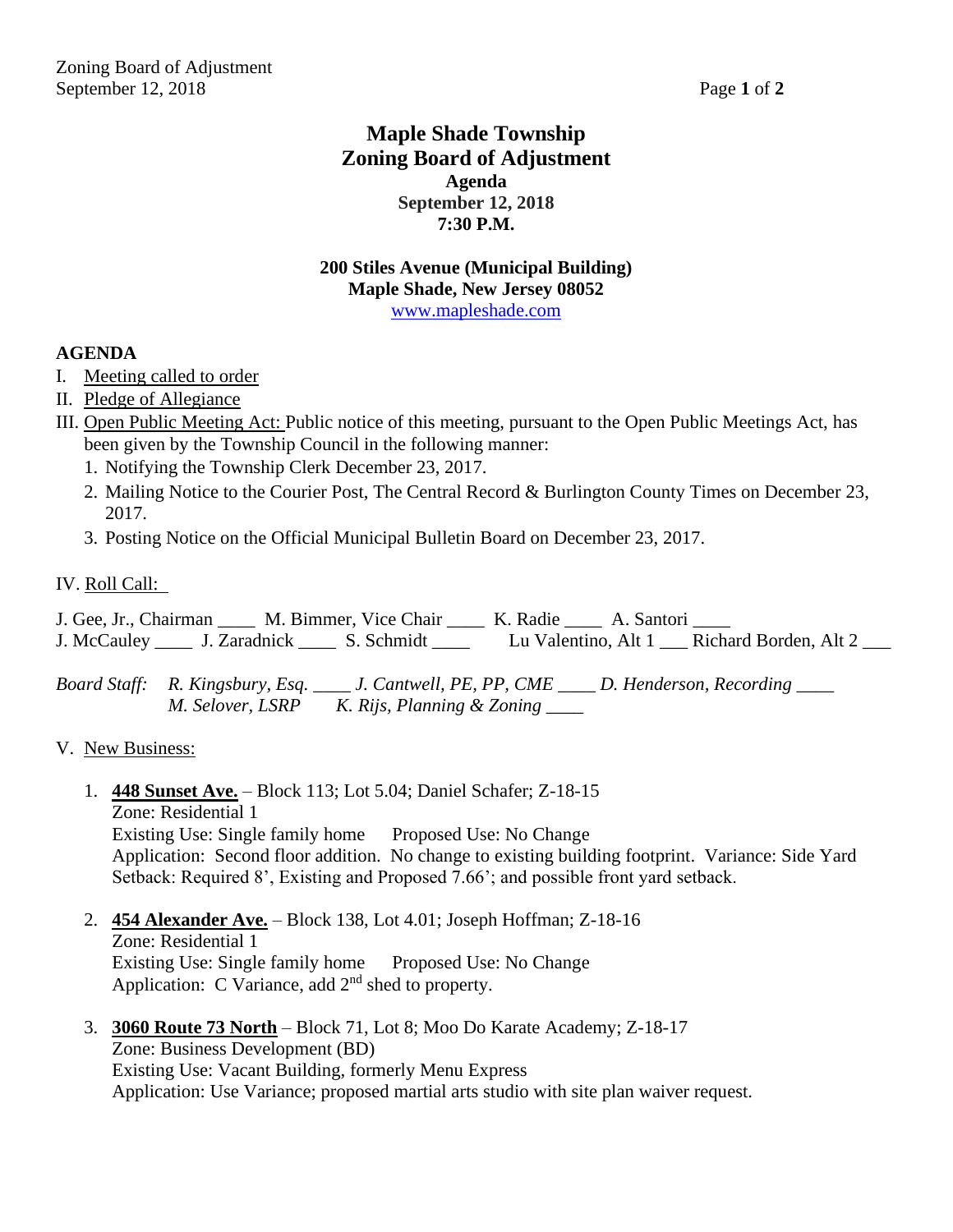#### VI. Old Business:

#### Discussion:

Garden Sheds – Storage Sheds: The 2016 annual report of the ZBA (N.J.S.A. 40:55D-70.1) was adopted by the ZBA at the meeting on 02/08/2017 (A copy of the report is attached). In 2017, the report was distributed to Council and the Planning Board. At the last Zoning Board Meeting the Chairman of the Board initiated a discussion on revisiting the 2016 recommendation that more than one (1) garden shed be permitted per residential lot; the direction to the Board was that consideration should be given to permitting additional storage sheds.

#### 205-71: Non-Conforming Structures – Enlargement/Expansion

N.J.S.A. 40:55D-3 & D-68: "*Nonconforming structure" means a structure the size, dimension or location of which was lawful prior to the adoption, revision or amendment of a zoning ordinance, but which fails to conform to the requirements of the zoning district in which it is located by reasons of such adoption, revision or amendment.*

VII. Minutes

a. July 11, 2018

- VIII. Miscellaneous:
	- 1. Reports:

a. Solicitor – Resolutions 2018-ZB-15: 2890 Route 73 North – Block 82.01; Lot 9, CVC Specialty Chemicals; Z-18-8 2018-ZB-21: 447 Elm Ave. - Block 169; Lot 9; Stacey Martella-Ferris; Z-18-14

- b. Engineer
- c. Community Development
- VIII. Adjourn.

2018 Meeting Dates:

| Site Plan Adv.: $1/9$ * 2/6 3/6 4/3 5/1 6/5 7/10* 8/7 9/4 10/2 11/6 12/4       |  |  |  |  |  |  |
|--------------------------------------------------------------------------------|--|--|--|--|--|--|
| Planning Board: 1/24 2/28 3/28 4/25 5/23 6/27 7/25 8/22 9/26 10/24 11/28 12/26 |  |  |  |  |  |  |
| Zoning Board: 1/10 2/14 3/14 4/11 5/9 6/13 7/11 8/8 9/12 10/10 11/7* 12/12     |  |  |  |  |  |  |

**If you are unable to attend, please call Kevin Rijs at (856)779-9610 Ext.151. Thank You.**

## **Next Meeting October 10, 2018**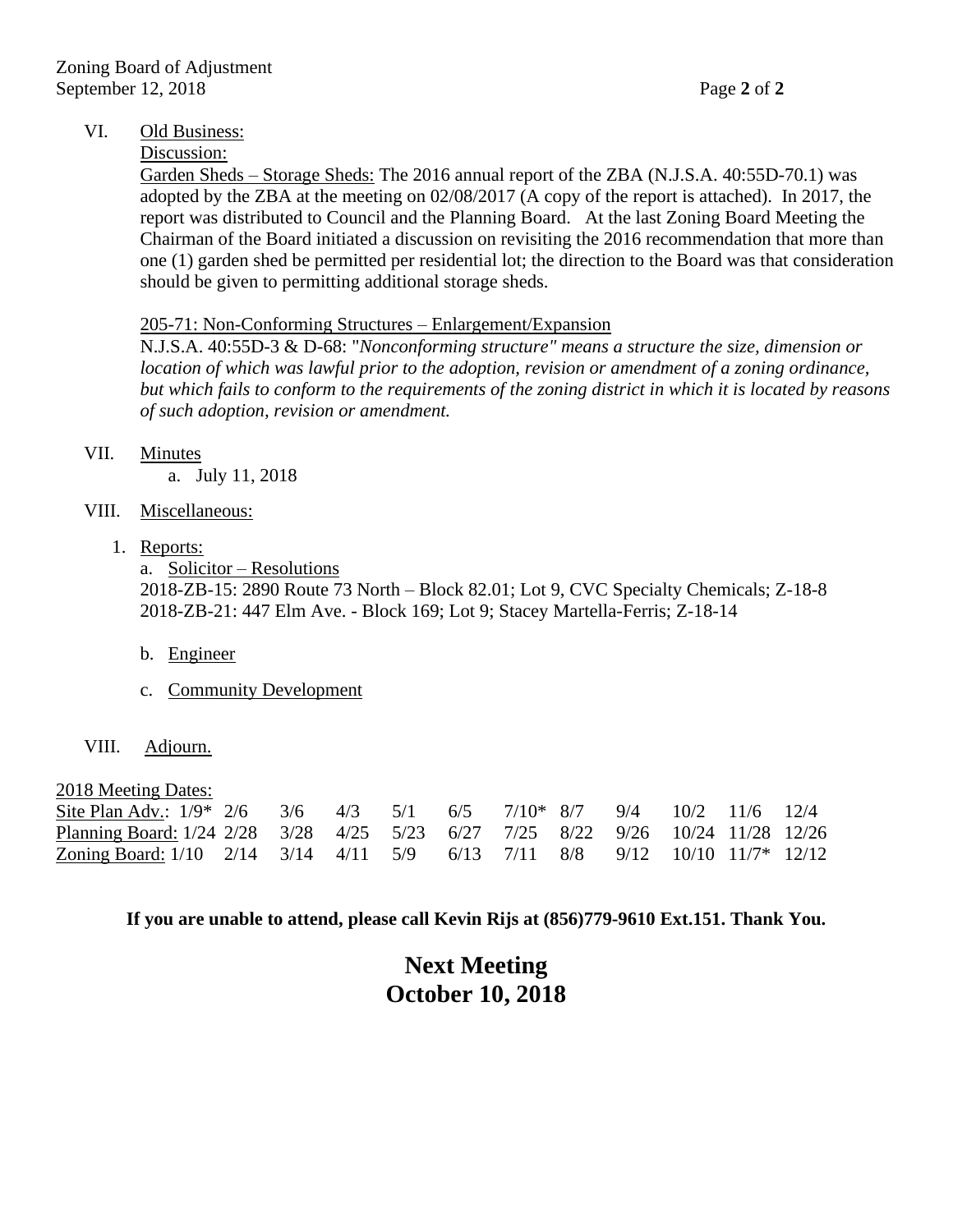## **Maple Shade Township Zoning Board of Adjustment Agenda August 8, 2018 7:30 P.M.**

#### **200 Stiles Avenue (Municipal Building) Maple Shade, New Jersey 08052** [www.mapleshade.com](http://www.mapleshade.com/)

#### **AGENDA**

- I. Meeting called to order
- II. Pledge of Allegiance
- III. Open Public Meeting Act: Public notice of this meeting, pursuant to the Open Public Meetings Act, has been given by the Township Council in the following manner:
	- 1. Notifying the Township Clerk December 23, 2017.
	- 2. Mailing Notice to the Courier Post, The Central Record & Burlington County Times on December 23, 2017.
	- 3. Posting Notice on the Official Municipal Bulletin Board on December 23, 2017.
- IV. Roll Call:

J. Gee, Jr., Chairman \_\_\_\_ M. Bimmer, Vice Chair \_\_\_\_ K. Radie \_\_\_\_ A. Santori \_\_\_\_ J. McCauley \_\_\_\_ J. Zaradnick \_\_\_\_ S. Schmidt \_\_\_\_ Lu Valentino, Alt 1 \_\_\_ Richard Borden, Alt 2 \_\_\_

*Board Staff: R. Kingsbury, Esq. \_\_\_\_ J. Cantwell, PE, PP, CME \_\_\_\_ D. Henderson, Recording \_\_\_\_ M. Selover, LSRP K. Rijs, Planning & Zoning \_\_\_\_*

#### V. New Business:

- 1. **447 Elm Ave.** Block 169; Lot 9; Stacey Martella-Ferris; Z-18-14 Zone: R1 Existing Use: Residential Application: "D" Variance to convert "garden house" into a home based nail salon business.
- VI. Old Business:
- VII. Minutes a. July 11, 2018

#### VIII. Miscellaneous:

- 1. Reports:
	- a. Solicitor Resolutions

2018-ZB-15: 2890 Route 73 North – Block 82.01; Lot 9, CVC Specialty Chemicals; Z-18-8 2018-ZB-17: 644 Sunset Ave. – Block 165; Lot 4; Mr. Neely; Z-18-10 2018-ZB-18: 200 N. Pine Ave. – Block 78; Lot 10.01; MacAdams; Z-18-11 2018-ZB-19: 210 N. Pine Ave. – Block 78; Lot 10.02; MacAdams; Z-18-12 2018-ZB-20: 42 N. Fellowship Rd. – Block 56; Lot 32; Mc Donald; Z-18-13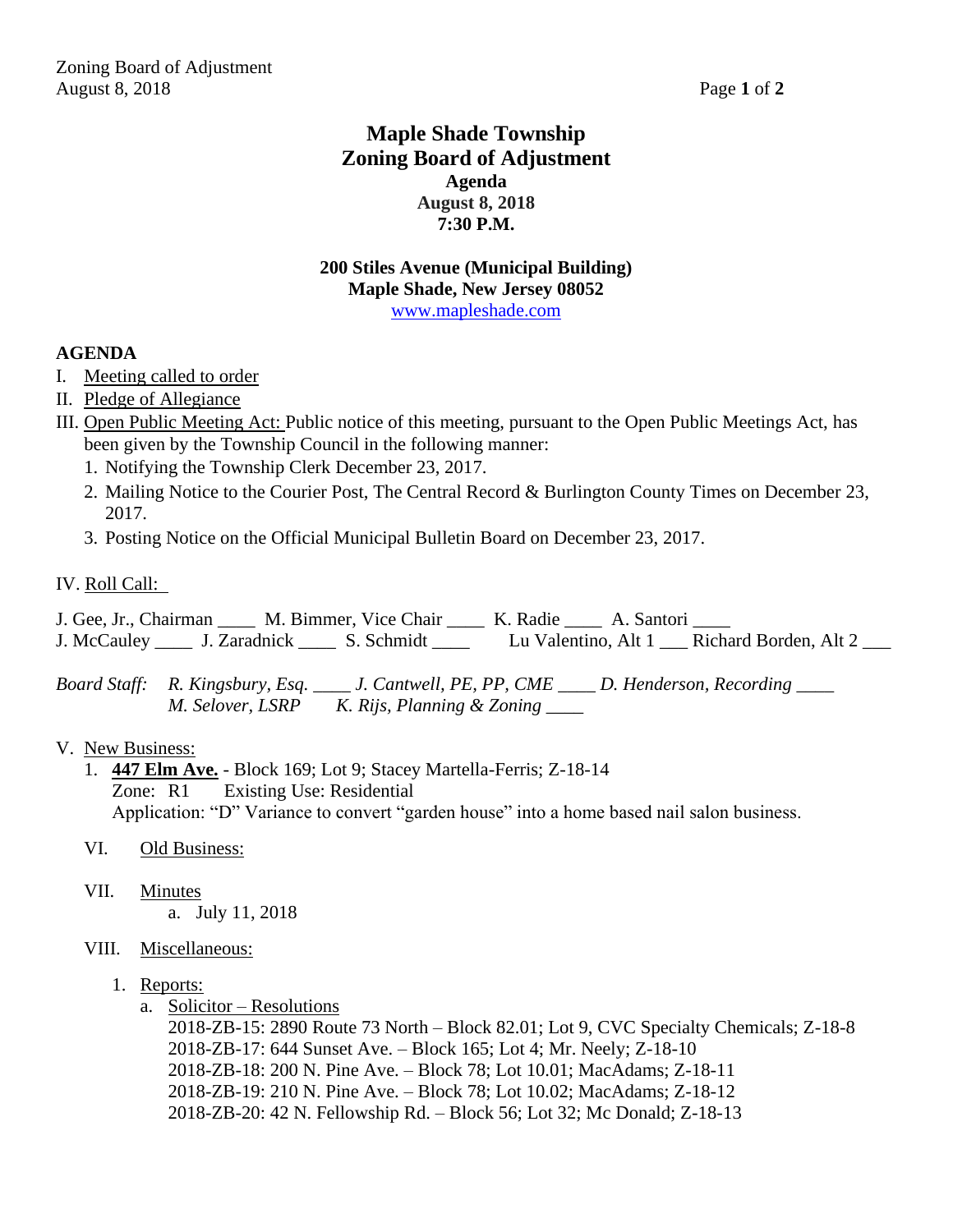## **Maple Shade Township Zoning Board of Adjustment Agenda July 11, 2018 7:30 P.M.**

#### **200 Stiles Avenue (Municipal Building) Maple Shade, New Jersey 08052** [www.mapleshade.com](http://www.mapleshade.com/)

#### **AGENDA**

- I. Meeting called to order
- II. Pledge of Allegiance
- III. Open Public Meeting Act: Public notice of this meeting, pursuant to the Open Public Meetings Act, has been given by the Township Council in the following manner:
	- 1. Notifying the Township Clerk December 23, 2017.
	- 2. Mailing Notice to the Courier Post, The Central Record & Burlington County Times on December 23, 2017.
	- 3. Posting Notice on the Official Municipal Bulletin Board on December 23, 2017.
- IV. Roll Call:

J. Gee, Jr., Chairman \_\_\_\_ M. Bimmer, Vice Chair \_\_\_\_ K. Radie \_\_\_\_ A. Santori \_\_\_\_ J. McCauley \_\_\_\_ J. Zaradnick \_\_\_\_ S. Schmidt \_\_\_\_ Lu Valentino, Alt 1 \_\_\_ Richard Borden, Alt 2 \_\_\_

*Board Staff: R. Kingsbury, Esq. \_\_\_\_ J. Cantwell, PE, PP, CME \_\_\_\_ D. Henderson, Recording \_\_\_\_ M. Selover, LSRP K. Rijs, Planning & Zoning \_\_\_\_*

#### V. New Business:

- 1. **644 Sunset Ave.** Block 165; Lot 4; Mr. Neely; Z-18-10 Zone: R1 Existing Use: Residential Proposed Use: No Change Application: "C" Variance to allow  $2<sup>nd</sup>$  garden shed on lot where ordinance permits one (1).
- 2. **200 N. Pine Ave.** Block 78; Lot 10.01; MacAdams; Z-18-11 Zone: R1

Application: Construct New Single-Family Home with bulk variance request for front yard setback. 30' Required and 27.4' Proposed.

3. **210 N. Pine Ave.** – Block 78; Lot 10.02; MacAdams; Z-18-12 Zone: R1

Application: Construct New Single-Family Home with bulk variance request for front yard setback. 30' Required and 20.1' Proposed.

4. **42 N. Fellowship Rd.** – Block 56; Lot 32; Mc Donald; Z-18-13 Zone: Residential-2 (R2) Existing Use: Single-Family Home Application: "d" variance to permit a detached garage to be used as an apartment.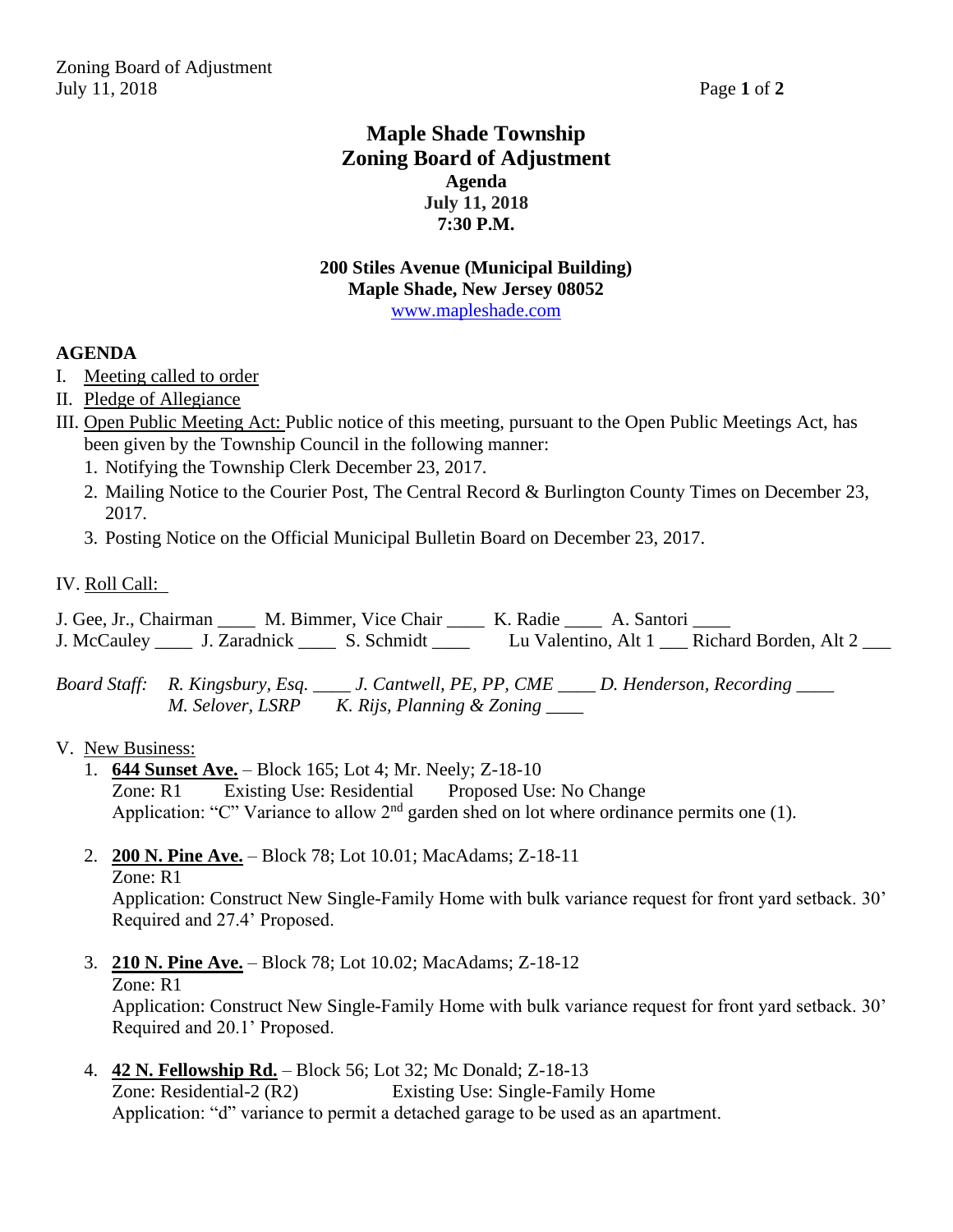- VI. Old Business:
- VII. Minutes a. June 13, 2018
- VIII. Miscellaneous:
	- 1. Reports:
		- a. Solicitor Resolutions 2018-ZB-13: 2825 Route 73 South – Block 195; Lot 2.01, Rt 73 Bowling Center; Z-18-7 2018-ZB-14: 124 Elm Ave. – Block 109; Lot 6, Megan Brooks; Z-18-6 2018-ZB-15: 2890 Route 73 North – Block 82.01; Lot 9, CVC Specialty Chemicals; Z-18-8 2018-ZB-16: 250 S. Lenola Rd. – Block 72; Lots 4.02 & 4.03; 250 Lenola Rd. Industries; Z-18-9
		- b. Engineer
		- c. Community Development
- VIII. Adjourn.

2018 Meeting Dates:

| the contract of the contract of the contract of the contract of the contract of the contract of the contract of<br>Site Plan Adv.: $1/9^*$ 2/6 3/6 4/3 5/1 6/5 7/10* 8/7 9/4 10/2 11/6 12/4    |  |  |  |  |  |  |
|------------------------------------------------------------------------------------------------------------------------------------------------------------------------------------------------|--|--|--|--|--|--|
| Planning Board: 1/24 2/28 3/28 4/25 5/23 6/27 7/25 8/22 9/26 10/24 11/28 12/26                                                                                                                 |  |  |  |  |  |  |
| <u>Zoning Board:</u> 1/10 $\frac{2}{14}$ $\frac{3}{14}$ $\frac{4}{11}$ $\frac{5}{9}$ $\frac{6}{13}$ $\frac{7}{11}$ $\frac{8}{8}$ $\frac{9}{12}$ $\frac{10}{10}$ $\frac{11}{7}$ $\frac{12}{12}$ |  |  |  |  |  |  |

**If you are unable to attend, please call Kevin Rijs at (856)779-9610 Ext.151. Thank You.**

## **Next Meeting August 8, 2018**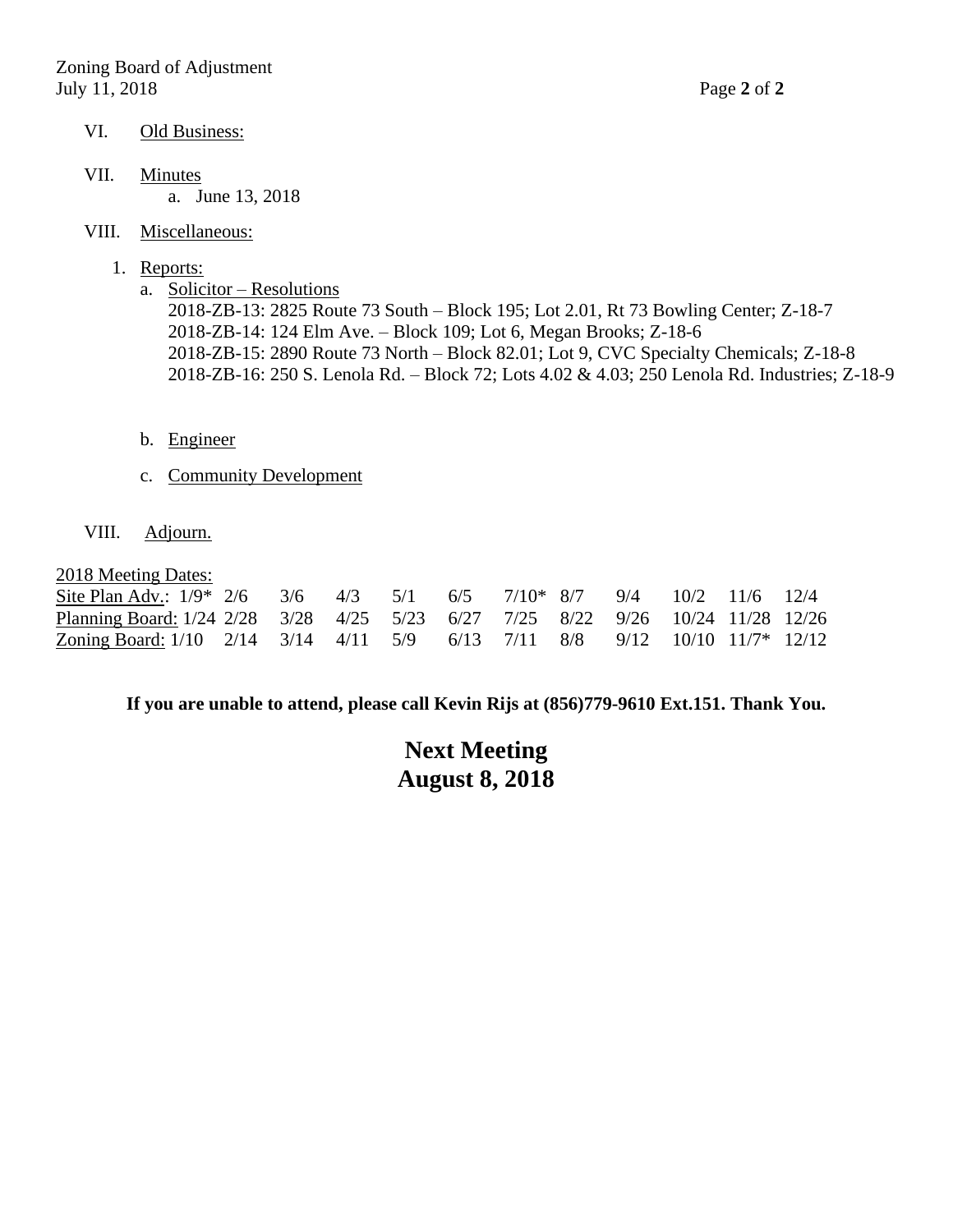- b. Engineer
- c. Community Development
- VIII. Adjourn.

| 2018 Meeting Dates:                                                            |  |  |  |  |  |  |
|--------------------------------------------------------------------------------|--|--|--|--|--|--|
| Site Plan Adv.: $1/9$ * 2/6 3/6 4/3 5/1 6/5 7/10* 8/7 9/4 10/2 11/6 12/4       |  |  |  |  |  |  |
| Planning Board: 1/24 2/28 3/28 4/25 5/23 6/27 7/25 8/22 9/26 10/24 11/28 12/26 |  |  |  |  |  |  |
| Zoning Board: $1/10$ 2/14 3/14 4/11 5/9 6/13 7/11 8/8 9/12 10/10 11/7* 12/12   |  |  |  |  |  |  |

**If you are unable to attend, please call Kevin Rijs at (856)779-9610 Ext.151. Thank You.**

# **Next Meeting September 12, 2018**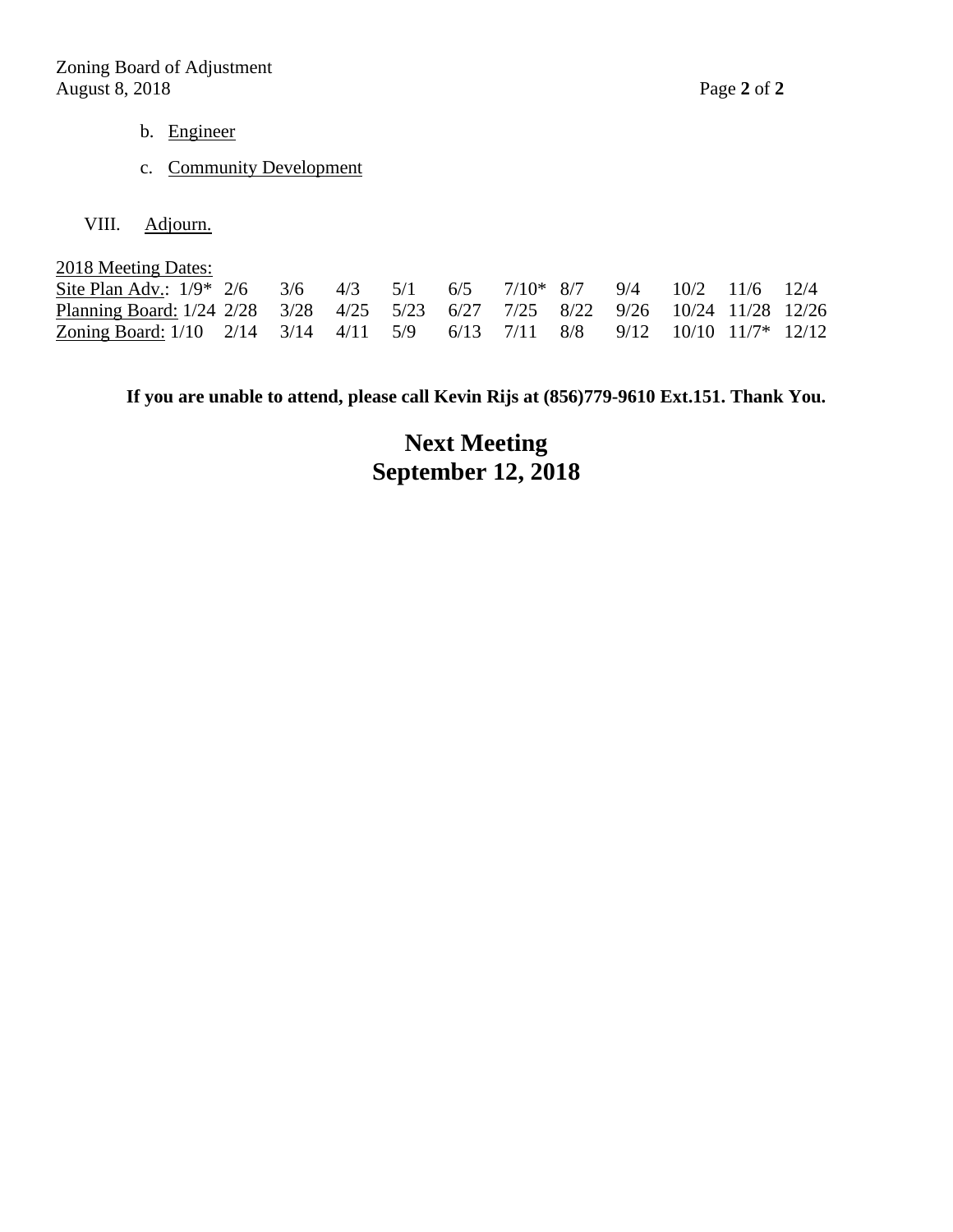## **Maple Shade Township Zoning Board of Adjustment Agenda June 13, 2018 – UPDATED 7:30 P.M.**

#### **200 Stiles Avenue (Municipal Building) Maple Shade, New Jersey 08052** [www.mapleshade.com](http://www.mapleshade.com/)

#### **AGENDA**

- I. Meeting called to order
- II. Pledge of Allegiance
- III. Open Public Meeting Act: Public notice of this meeting, pursuant to the Open Public Meetings Act, has been given by the Township Council in the following manner:
	- 1. Notifying the Township Clerk December 23, 2017.
	- 2. Mailing Notice to the Courier Post, The Central Record & Burlington County Times on December 23, 2017.
	- 3. Posting Notice on the Official Municipal Bulletin Board on December 23, 2017.
- IV. Roll Call:

J. Gee, Jr., Chairman \_\_\_\_ M. Bimmer, Vice Chair \_\_\_\_ K. Radie \_\_\_\_ A. Santori \_\_\_\_ J. McCauley \_\_\_\_ J. Zaradnick \_\_\_\_ S. Schmidt \_\_\_\_ Lu Valentino, Alt 1 \_\_\_ Richard Borden, Alt 2 \_\_\_

*Board Staff: R. Kingsbury, Esq. \_\_\_\_ J. Cantwell, PE, PP, CME \_\_\_\_ D. Henderson, Recording \_\_\_\_ M. Selover, LSRP K. Rijs, Planning & Zoning \_\_\_\_*

- 1. **124 Elm Ave**. Block 109; Lot 6, Megan Brooks; Z-18-6 Zone: Residential -2 Existing Use: Residential Proposed Use: No Change Application: "C" Variance – Side Yard Setback for attached deck & fence 0' proposed.
- 2. **2825 Route 73 South** Block 195; Lot 2.01, Rt 73 Bowling Center; Z-18-7 Zone: Business development (BD) Existing Use: Bowling Center Proposed Use: No Change Application: "C" Variance; Proposed Freestanding LED Sign
- 3. **2890 Route 73 North** Block 82.01; Lot 9, CVC Specialty Chemicals; Z-18-8 Zone: Business Development (BD) Existing Use: Manufacturing - Chemicals Proposed Use: No Change – interior production expansion Application: 1) Interpretation that a "D" variance approval is not required for the proposed improvements and/or 2) in the alternative a D Variance application.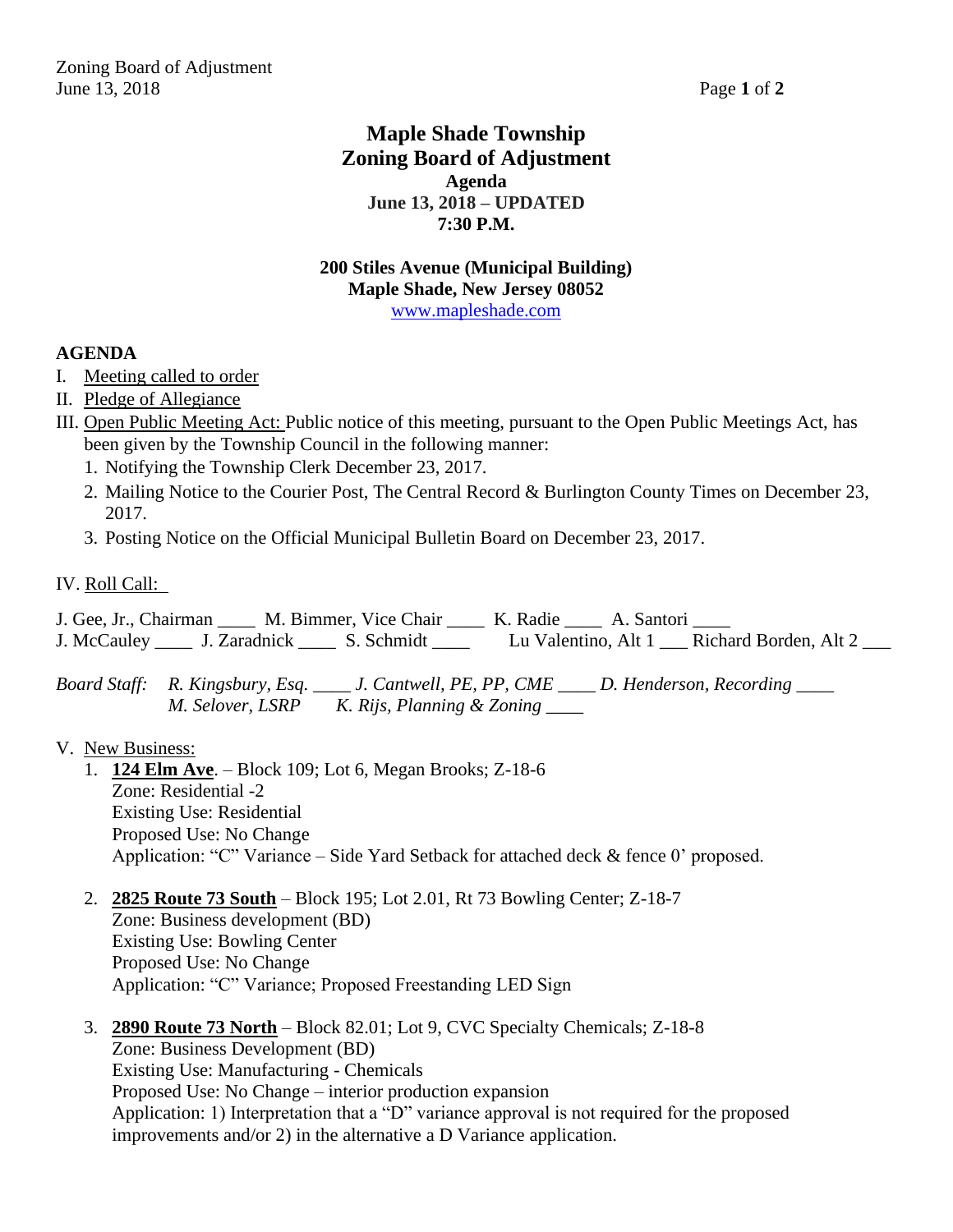4. **250 S. Lenola Rd.** – Block 72; Lots 4.02 & 4.03; 250 Lenola Rd. Industries; Z-18-9 Zone: Planned Development (PD) Application: "D" Variance with Minor Subdivision/Lot Line Adjustment to correct encroachment.

#### VI. Old Business:

- VII. Minutes a. April 11, 2018
- VIII. Miscellaneous:
	- 1. Reports:
		- a. Solicitor Resolutions 2018-ZB-12: 538 Rt. 38 E. – Block 173.02; Lot 9, EMG Auto of Jersey City LLC; Z-18-2
		- b. Engineer
		- c. Community Development
- VIII. Adjourn.

#### 2018 Meeting Dates:

| $\frac{1}{2}$ = $\frac{1}{2}$ = $\frac{1}{2}$ = $\frac{1}{2}$ = $\frac{1}{2}$ = $\frac{1}{2}$ = $\frac{1}{2}$ = $\frac{1}{2}$ = $\frac{1}{2}$ = $\frac{1}{2}$ = $\frac{1}{2}$ = $\frac{1}{2}$ = $\frac{1}{2}$ = $\frac{1}{2}$ = $\frac{1}{2}$ = $\frac{1}{2}$ = $\frac{1}{2}$ = $\frac{1}{2}$ = $\frac{1$ |  |  |  |  |  |  |
|-----------------------------------------------------------------------------------------------------------------------------------------------------------------------------------------------------------------------------------------------------------------------------------------------------------|--|--|--|--|--|--|
| Site Plan Adv.: 1/9* 2/6 3/6 4/3 5/1 6/5 7/10* 8/7 9/4 10/2 11/6 12/4                                                                                                                                                                                                                                     |  |  |  |  |  |  |
| Planning Board: 1/24 2/28 3/28 4/25 5/23 6/27 7/25 8/22 9/26 10/24 11/28 12/26                                                                                                                                                                                                                            |  |  |  |  |  |  |
| Zoning Board: 1/10 2/14 3/14 4/11 5/9 6/13 7/11 8/8 9/12 10/10 11/7* 12/12                                                                                                                                                                                                                                |  |  |  |  |  |  |

#### **If you are unable to attend, please call Kevin Rijs at (856)779-9610 Ext.151. Thank You.**

## **Next Meeting July 11, 2018**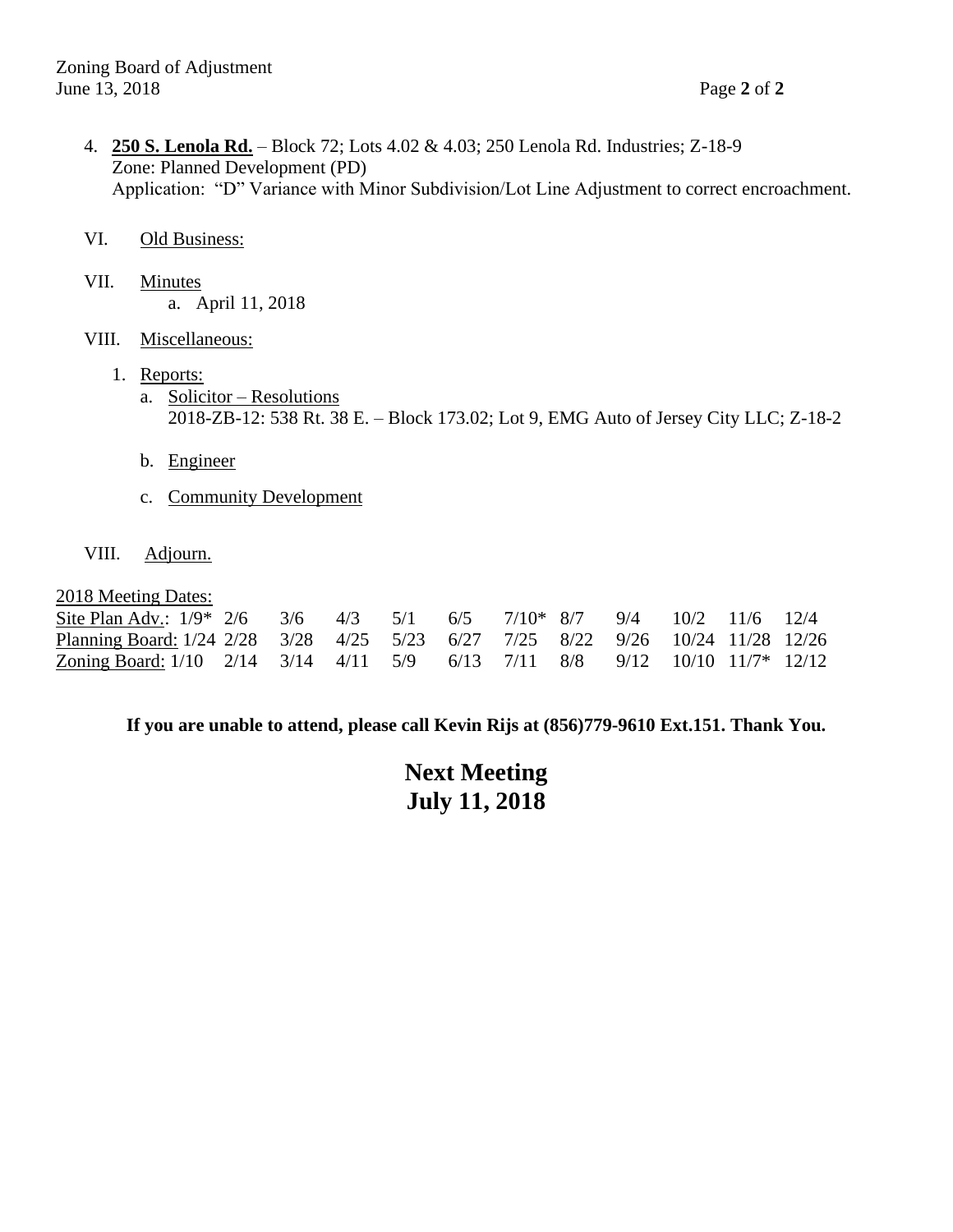## **Maple Shade Township Zoning Board of Adjustment Agenda May 9, 2018 7:30 P.M.**

#### **200 Stiles Avenue (Municipal Building) Maple Shade, New Jersey 08052** [www.mapleshade.com](http://www.mapleshade.com/)

#### **AGENDA**

- I. Meeting called to order
- II. Pledge of Allegiance
- III. Open Public Meeting Act: Public notice of this meeting, pursuant to the Open Public Meetings Act, has been given by the Township Council in the following manner:
	- 1. Notifying the Township Clerk December 23, 2017.
	- 2. Mailing Notice to the Courier Post, The Central Record & Burlington County Times on December 23, 2017.
	- 3. Posting Notice on the Official Municipal Bulletin Board on December 23, 2017.
- IV. Roll Call:

J. Gee, Jr., Chairman \_\_\_\_ M. Bimmer, Vice Chair \_\_\_\_ K. Radie \_\_\_\_ A. Santori \_\_\_\_ J. McCauley \_\_\_\_ J. Zaradnick \_\_\_\_ S. Schmidt \_\_\_\_

*Board Staff: R. Kingsbury, Esq. \_\_\_\_ J. Cantwell, PE, PP, CME \_\_\_\_ D. Henderson, Recording \_\_\_\_ M. Selover, LSRP K. Rijs, Planning & Zoning \_\_\_\_*

- 1. **124 Elm Ave**. Block 109; Lot 6, Megan Brooks; Z-18-6 Zone: Residential -2 Existing Use: Residential Proposed Use: No Change Application: "C" Variance – Side Yard Setback for attached deck & fence 0' proposed.
- 2. **2825 Route 73 South** Block 195; Lot 2.01, Rt 73 Bowling Center; Z-18-7 Zone: Business development (BD) Existing Use: Bowling Center Proposed Use: No Change Application: "C" Variance; Proposed Freestanding LED Sign
- 3. **2890 Route 73 North** Block 89.01; Lot 9, CVC Specialty Chemicals; Z-18-8 Zone: Business Development (BD) Existing Use: Manufacturing - Chemicals Proposed Use: No Change – interior production expansion Application: 1) Interpretation that a "D" variance approval is not required for the proposed improvements and/or 2) in the alternative a D Variance application.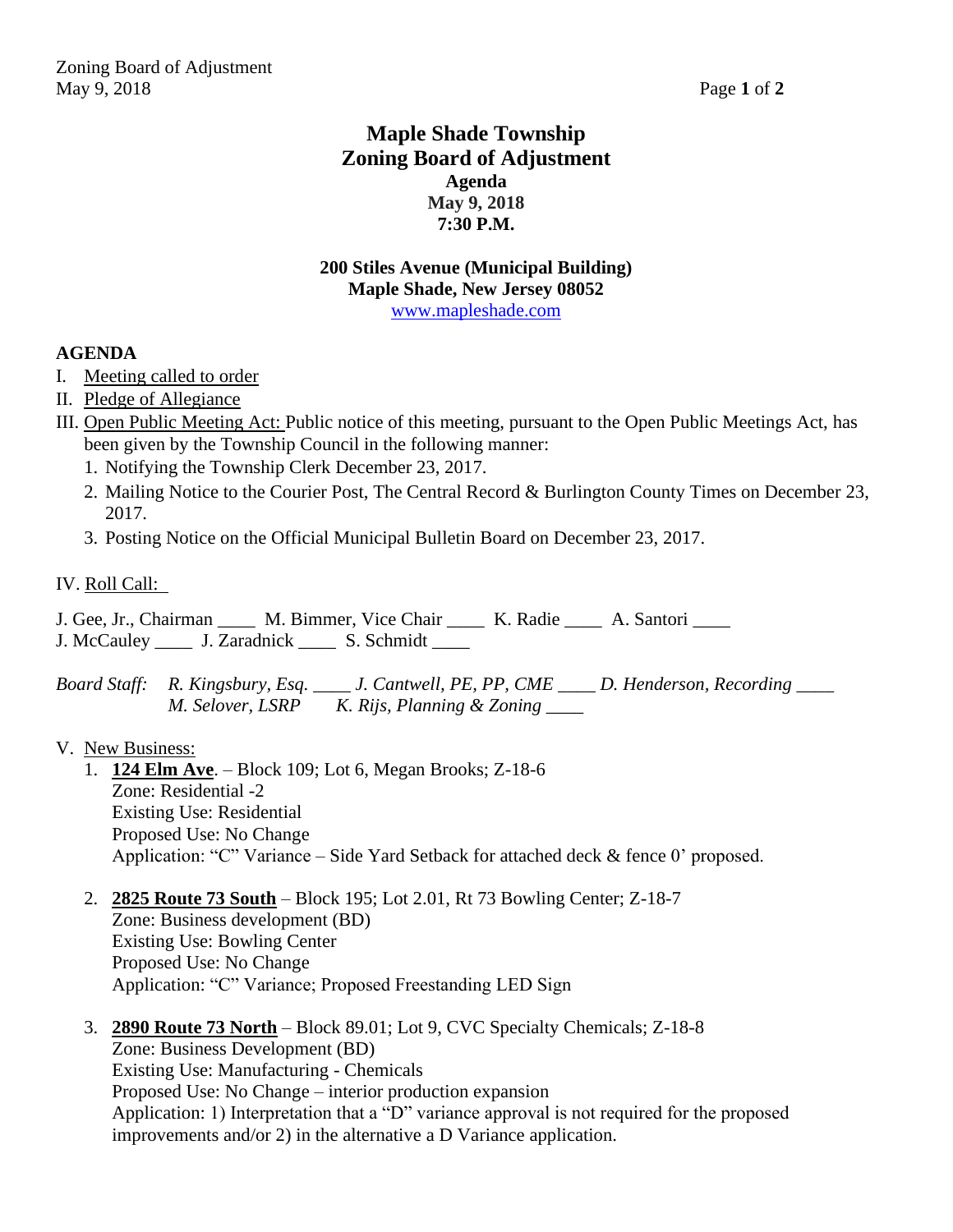- VI. Old Business:
- VII. Minutes a. April 11, 2018
- VIII. Miscellaneous:
	- 1. Reports: a. Solicitor – Resolutions 2018-ZB-12: 538 Rt. 38 E. – Block 173.02; Lot 9, EMG Auto of Jersey City LLC; Z-18-2
		- b. Engineer
		- c. Community Development
- VIII. Adjourn.

2018 Meeting Dates:

| Site Plan Adv.: $1/9^*$ 2/6 3/6 4/3 5/1 6/5 7/10* 8/7 9/4 10/2 11/6 12/4       |  |  |  |  |  |  |
|--------------------------------------------------------------------------------|--|--|--|--|--|--|
| Planning Board: 1/24 2/28 3/28 4/25 5/23 6/27 7/25 8/22 9/26 10/24 11/28 12/26 |  |  |  |  |  |  |
| Zoning Board: 1/10 2/14 3/14 4/11 5/9 6/13 7/11 8/8 9/12 10/10 11/7* 12/12     |  |  |  |  |  |  |

**If you are unable to attend, please call Kevin Rijs at (856)779-9610 Ext.151. Thank You.**

## **Next Meeting June 13, 2018**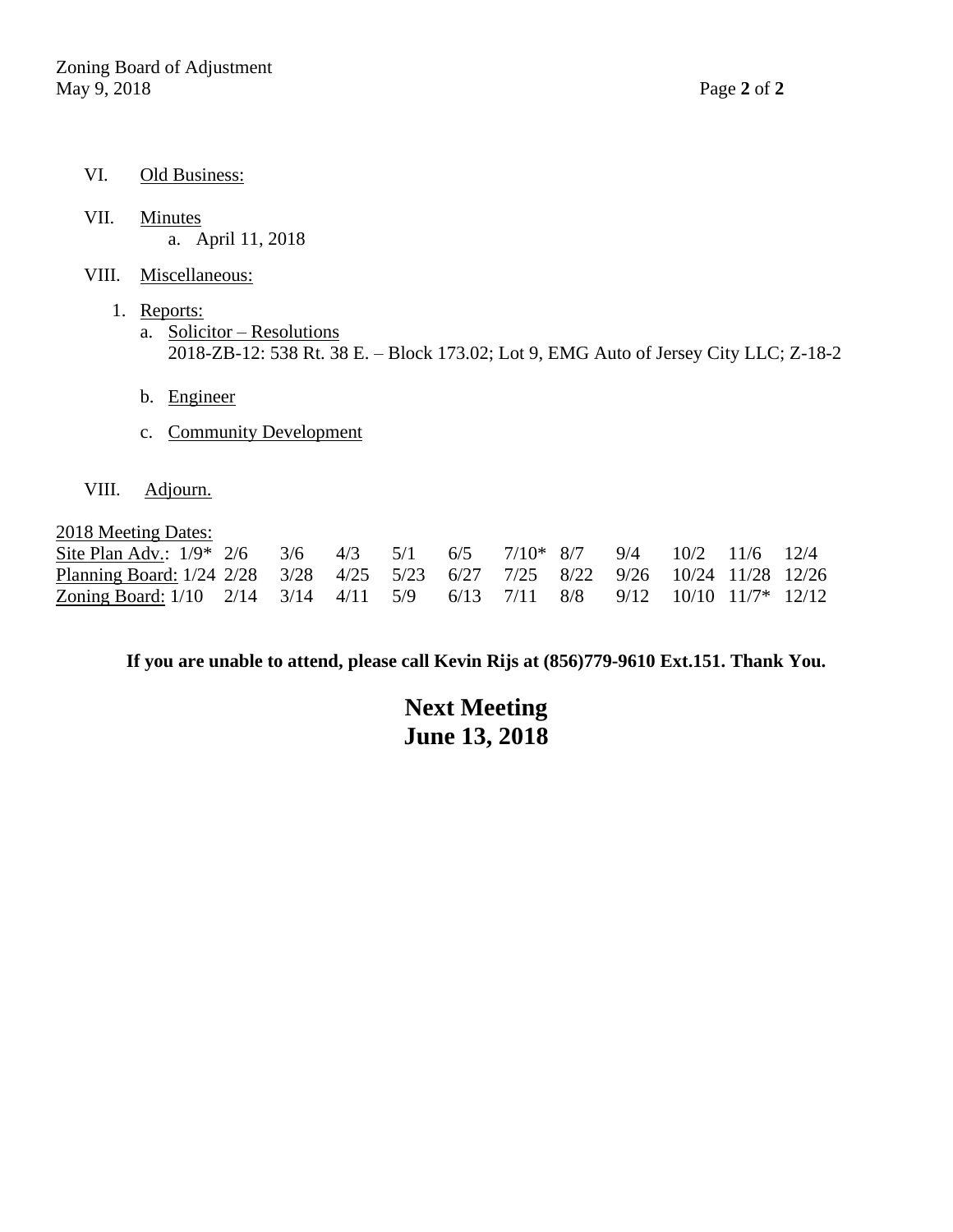## **Maple Shade Township Zoning Board of Adjustment Agenda April 11, 2018 7:30 P.M.**

#### **200 Stiles Avenue (Municipal Building) Maple Shade, New Jersey 08052** [www.mapleshade.com](http://www.mapleshade.com/)

#### **AGENDA**

- I. Meeting called to order
- II. Pledge of Allegiance
- III. Open Public Meeting Act: Public notice of this meeting, pursuant to the Open Public Meetings Act, has been given by the Township Council in the following manner:
	- 1. Notifying the Township Clerk December 23, 2017.
	- 2. Mailing Notice to the Courier Post, The Central Record & Burlington County Times on December 23, 2017.
	- 3. Posting Notice on the Official Municipal Bulletin Board on December 23, 2017.
- IV. Roll Call:

J. Gee, Jr., Chairman \_\_\_\_ M. Bimmer, Vice Chair \_\_\_\_ K. Radie \_\_\_\_ A. Santori \_\_\_\_ J. McCauley \_\_\_\_\_ J. Zaradnick \_\_\_\_\_\_ S. Schmidt \_\_\_\_\_ P. Mullen, Alt # 1 \_\_\_\_

*Board Staff: R. Kingsbury, Esq. \_\_\_\_ J. Cantwell, PE, PP, CME \_\_\_\_ D. Henderson, Recording \_\_\_\_ K. Rijs, Planning & Zoning \_\_\_\_*

#### V. New Business:

1. **538 Rt. 38 E.** – Block 173.02; Lot 9, EMG Auto of Jersey City LLC; Z-18-2 Zone: Planned Development (PD) Existing Use: Vacant Building (formerly Elite Acura) Proposed Use: Used car auto sales and associate repairs and maintenance. Application: Site Plan Application

- VI. Old Business:
- VII. Minutes a. March 14, 2018
- VIII. Miscellaneous:
	- 1. Reports:
		- a. Solicitor Resolutions 2018-ZB-7: Block 139 Lot 6.03; Robert Shawn-Warner, Z-17-17 2018-ZB-8: Block 129.07; Lot 34; Tarantini; Z-18-4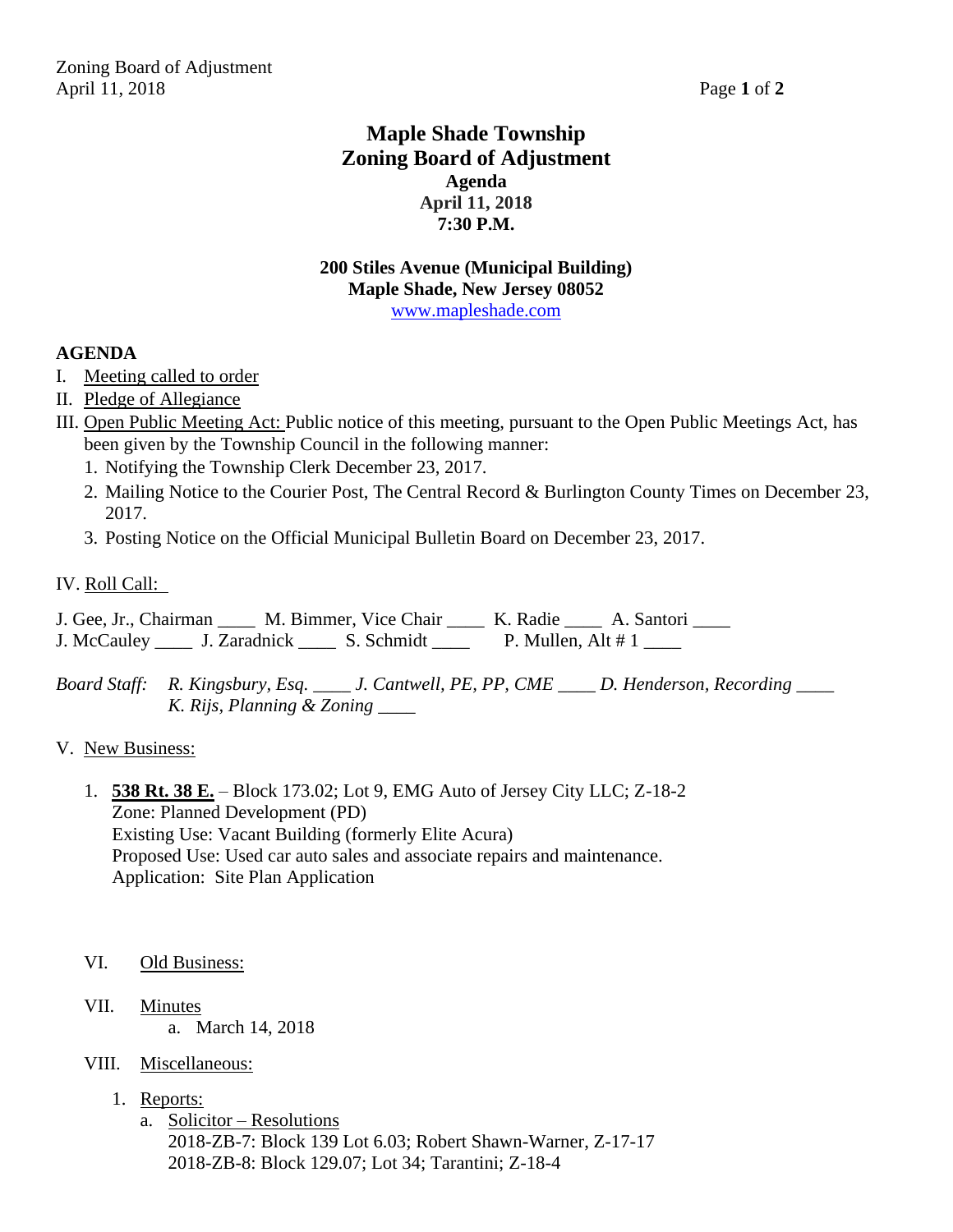2018-ZB-9: Block 173; Lot 2.07 CSG Property Investors; "Sammy's Express Car Wash" Z-18-1 2018-ZB-10: Block 173.03; Lot 2.01; Garvy Nelson – The Automotive Outlet; Z-18-3 2018-ZB-11: Block 63; Lot 8; Eric Manna; Maple Shade Vapor Lounge; Z-18-5

- b. Engineer
- c. Community Development
- VIII. Adjourn.

| 2018 Meeting Dates:                                                            |  |  |  |  |  |  |
|--------------------------------------------------------------------------------|--|--|--|--|--|--|
| Site Plan Adv.: $1/9$ * 2/6 3/6 4/3 5/1 6/5 7/10* 8/7 9/4 10/2 11/6 12/4       |  |  |  |  |  |  |
| Planning Board: 1/24 2/28 3/28 4/25 5/23 6/27 7/25 8/22 9/26 10/24 11/28 12/26 |  |  |  |  |  |  |
| Zoning Board: $1/10$ 2/14 3/14 4/11 5/9 6/13 7/11 8/8 9/12 10/10 11/7* 12/12   |  |  |  |  |  |  |

**If you are unable to attend, please call Kevin Rijs at (856)779-9610 Ext.151. Thank You.**

# **Next Meeting May 9, 2018**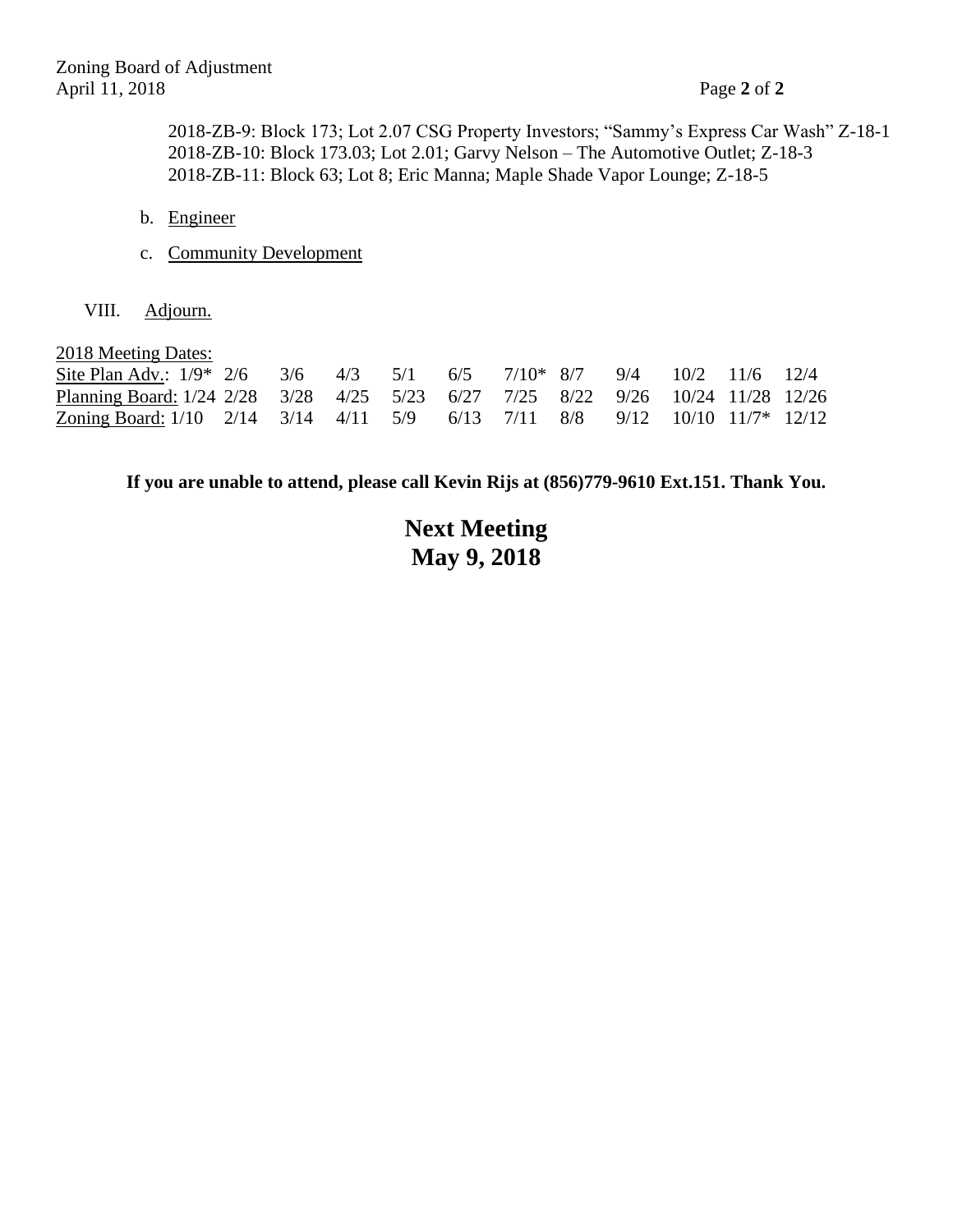## **Maple Shade Township Zoning Board of Adjustment Agenda March 14, 2018 7:30 P.M.**

#### **200 Stiles Avenue (Municipal Building) Maple Shade, New Jersey 08052** [www.mapleshade.com](http://www.mapleshade.com/)

#### **AGENDA**

- I. Meeting called to order
- II. Pledge of Allegiance
- III. Open Public Meeting Act: Public notice of this meeting, pursuant to the Open Public Meetings Act, has been given by the Township Council in the following manner:
	- 1. Notifying the Township Clerk December 23, 2017.
	- 2. Mailing Notice to the Courier Post, The Central Record & Burlington County Times on December 23, 2017.
	- 3. Posting Notice on the Official Municipal Bulletin Board on December 23, 2017.
- IV. Roll Call:

J. Gee, Jr., Chairman \_\_\_\_ M. Bimmer, Vice Chair \_\_\_\_ K. Radie \_\_\_\_ A. Santori \_\_\_\_ J. McCauley \_\_\_\_\_ J. Zaradnick \_\_\_\_\_ S. Schmidt \_\_\_\_ P. Mullen, Alt # 1 \_\_\_\_

*Board Staff: R. Kingsbury, Esq. \_\_\_\_ J. Cantwell, PE, PP, CME \_\_\_\_ D. Henderson, Recording \_\_\_\_ K. Rijs, Planning & Zoning \_\_\_\_*

- 1. **205 W. Mill St. & Buttonwood Ave.** Block 139 Lot 6.03; Robert Shawn-Warner, Z-17-17 Zone: Residential -1 (R-1) Existing Use: Vacant Residential LotProposed Use: Single Family Home Application: "C" Variance –Front Yard Setback Minimum 30'; Proposed 17'
- 2. **31 Woodbine Ave.** Block 129.07; Lot 34; Tarantini; Z-18-4 Zone: Residential -1 (R-1) Existing Use: Vacant Residential LotProposed Use: Single Family Home Application: "C" Variance –Front Yard Setback Minimum 30'; Proposed 17'
- 3. **491 Rt. 38 W.** Block 173; Lot 2.07 CSG Property Investors; "Sammy's Express Car Wash" Z-18-1 Zone: Planned Development (PD) Existing Use: Vacant Building (formerly lawn mower repair) Proposed Use: Automatic Car Wash Application: Site Plan Application with C variance requests for signage, buffers, drive aisle width, parking and lighting (D Variance Resolution of Approval Z-17-10).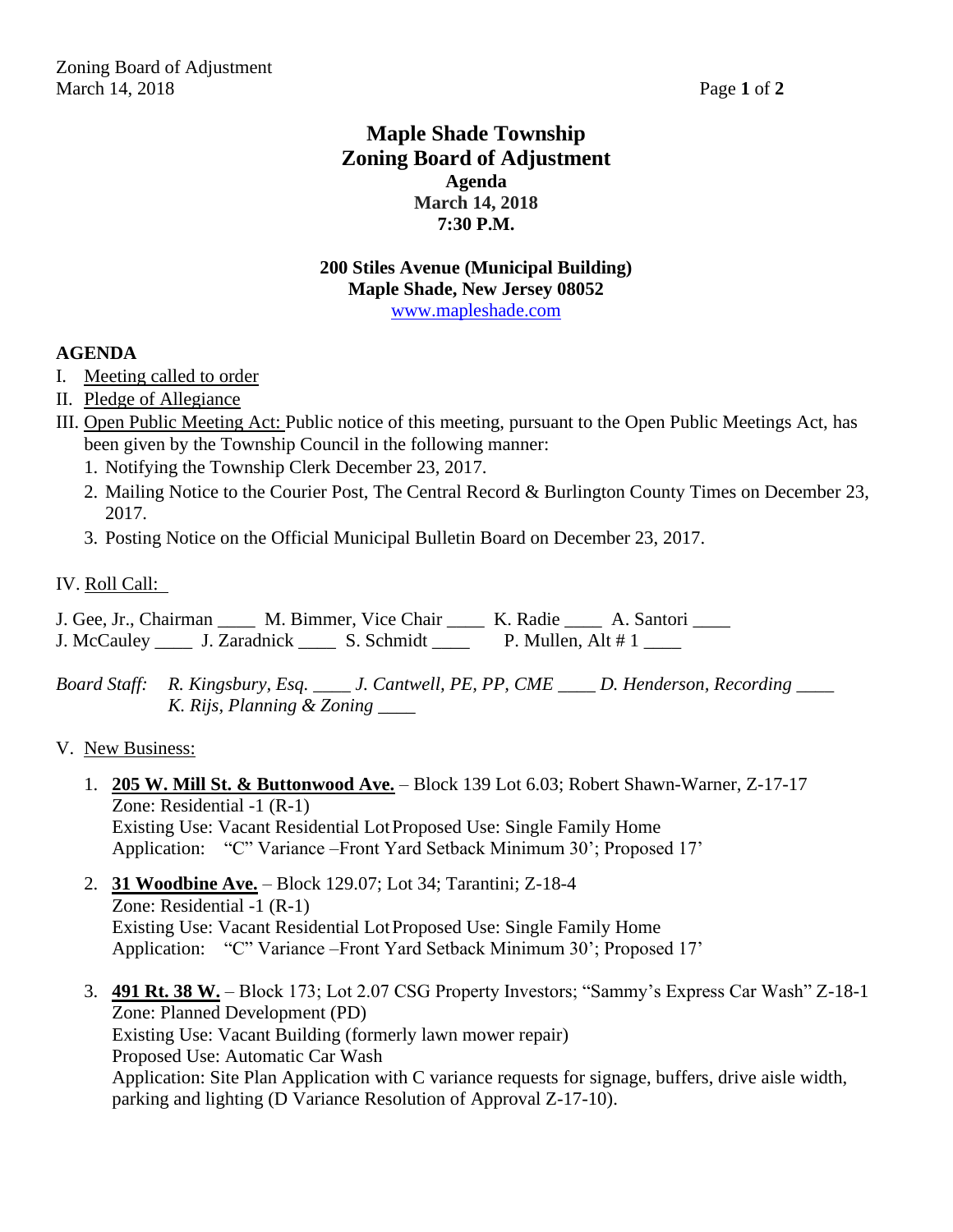Zoning Board of Adjustment March 14, 2018 Page **2** of **2**

- 4. **538 Rt. 38 E.** Block 173.02; Lot 9, EMG Auto of Jersey City LLC; Z-18-2; *Continuance Requested* Zone: Planned Development (PD) Existing Use: Vacant Building (formerly Elite Acura) Proposed Use: Used car auto sales and associate repairs and maintenance. Application: Site Plan Application
- 5. **483 Rt. 38** Block 173.03; Lot 2.01; Garvy Nelson The Automotive Outlet; Z-18-3 Zone: Planned Development (PD) Existing Use: Vacant Building (formerly Wisdom Motors) Proposed Use: Buy and Sell Used Cars Application: "D" Use Variance
- 6. **4 N. Forklanding Rd.** Block 63; Lot 8; Eric Manna; Maple Shade Vapor Lounge; Z-18-5 Zone: Downtown Business (DB) Existing Use: Undercover Vapes – Retail Sales Electronic Cigarettes Proposed Use: Retail Sales Electronic Cigarettes with lounge area Application: Interpretation that e-cigarette retail with "small" area of store used for a lounge be permitted.
- VI. Old Business:
- VII. Minutes a. February 14, 2018
- VIII. Miscellaneous:
	- 1. Reports:
		- a. Solicitor Resolutions 2018-ZB-6: 02/14/2017 Zoning Board Annual Report
		- b. Engineer
		- c. Community Development
- VIII. Adjourn.

2018 Meeting Dates:

| Site Plan Adv.: $1/9$ * $2/6$ 3/6 4/3 5/1 6/5 7/10 * 8/7 9/4 10/2 11/6 12/4    |  |  |  |  |  |  |
|--------------------------------------------------------------------------------|--|--|--|--|--|--|
| Planning Board: 1/24 2/28 3/28 4/25 5/23 6/27 7/25 8/22 9/26 10/24 11/28 12/26 |  |  |  |  |  |  |
| Zoning Board: 1/10 2/14 3/14 4/11 5/9 6/13 7/11 8/8 9/12 10/10 11/7* 12/12     |  |  |  |  |  |  |

**If you are unable to attend, please call Kevin Rijs at (856)779-9610 Ext.151. Thank You.**

# **Next Meeting April 11, 2018**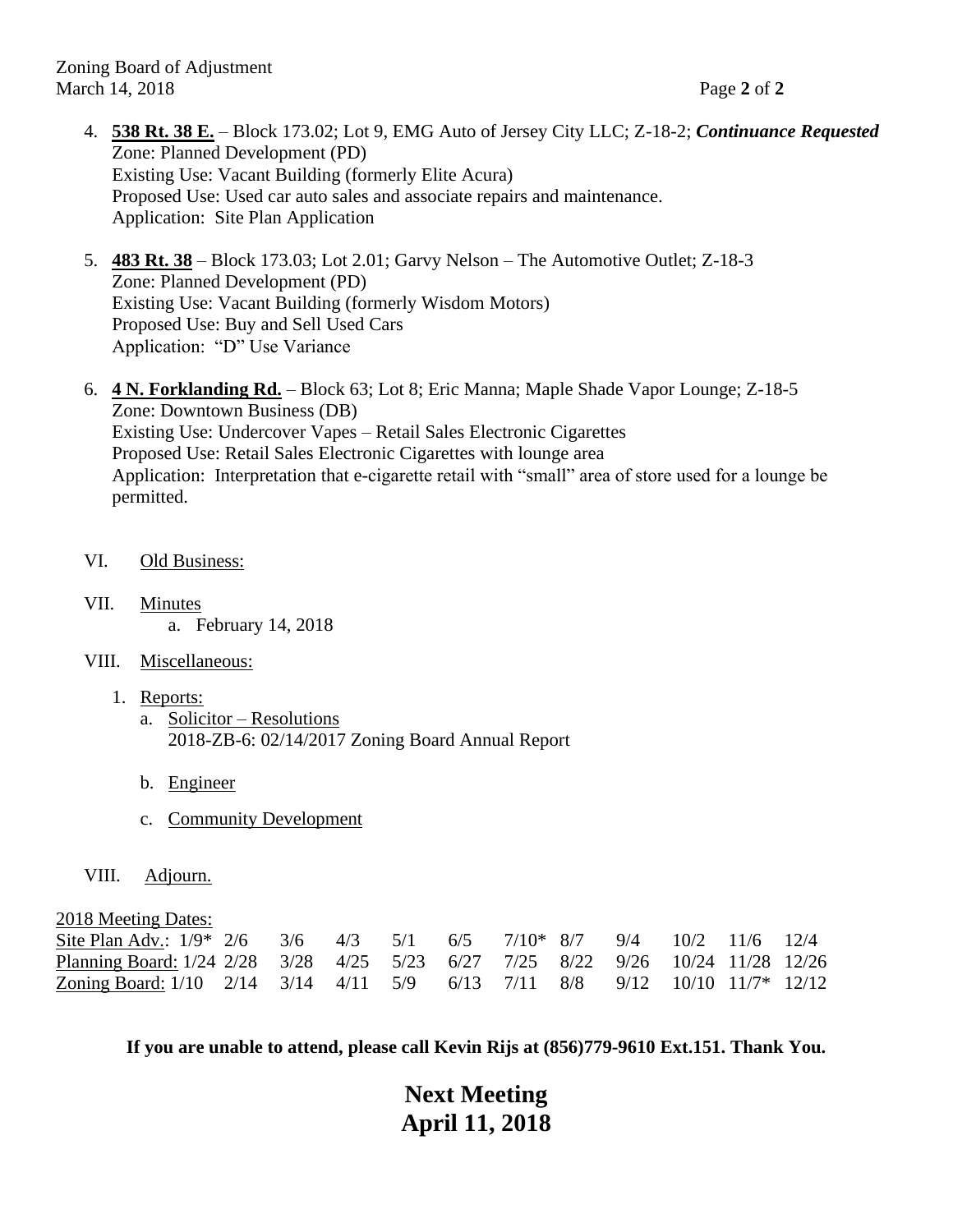Zoning Board of Adjustment February 14, 2018 **Page 1** of 2

## **Maple Shade Township Zoning Board of Adjustment Agenda February 14, 2018 7:30 P.M.**

**200 Stiles Avenue (Municipal Building) Maple Shade, New Jersey 08052** [www.mapleshade.com](http://www.mapleshade.com/)

#### **AGENDA**

- I. Meeting called to order by acting Attorney
- II. Pledge of Allegiance
- III. Open Public Meeting Act: Public notice of this meeting, pursuant to the Open Public Meetings Act, has been given by the Township Council in the following manner:
	- 1. Notifying the Township Clerk December 23, 2017.
	- 2. Mailing Notice to the Courier Post, The Central Record & Burlington County Times on December 23, 2017.
	- 3. Posting Notice on the Official Municipal Bulletin Board on December 23, 2017.

IV. Oath of Office:

i. Angie Santori, Member, Term Expires 12/31/2021

VI. Roll Call:

J. Gee, Jr., Chairman \_\_\_\_ M. Bimmer, Vice Chair \_\_\_\_ K. Radie \_\_\_\_ A. Santori \_\_\_\_ J. McCauley \_\_\_\_\_ J. Zaradnick \_\_\_\_\_ S. Schmidt \_\_\_\_ P. Mullen, Alt  $\# 1$  \_\_\_\_

*Board Staff: R. Kingsbury, Esq. \_\_\_\_ J. Cantwell, PE, PP, CME \_\_\_\_ D. Henderson, Recording \_\_\_\_ K. Rijs, Planning & Zoning \_\_\_\_*

- 1. **483 Rt. 38** Block 173.03; Lot 2.01; Garvy Nelson The Automotive Outlet; Z-18-3 Zone: Planned Development (PD) Existing Use: Vacant Building (formerly Wisdom Motors) Proposed Use: Buy and Sell Used Cars Application: "D" Use Variance
- VIII. Old Business:
- IX. Minutes 1. January 10, 2017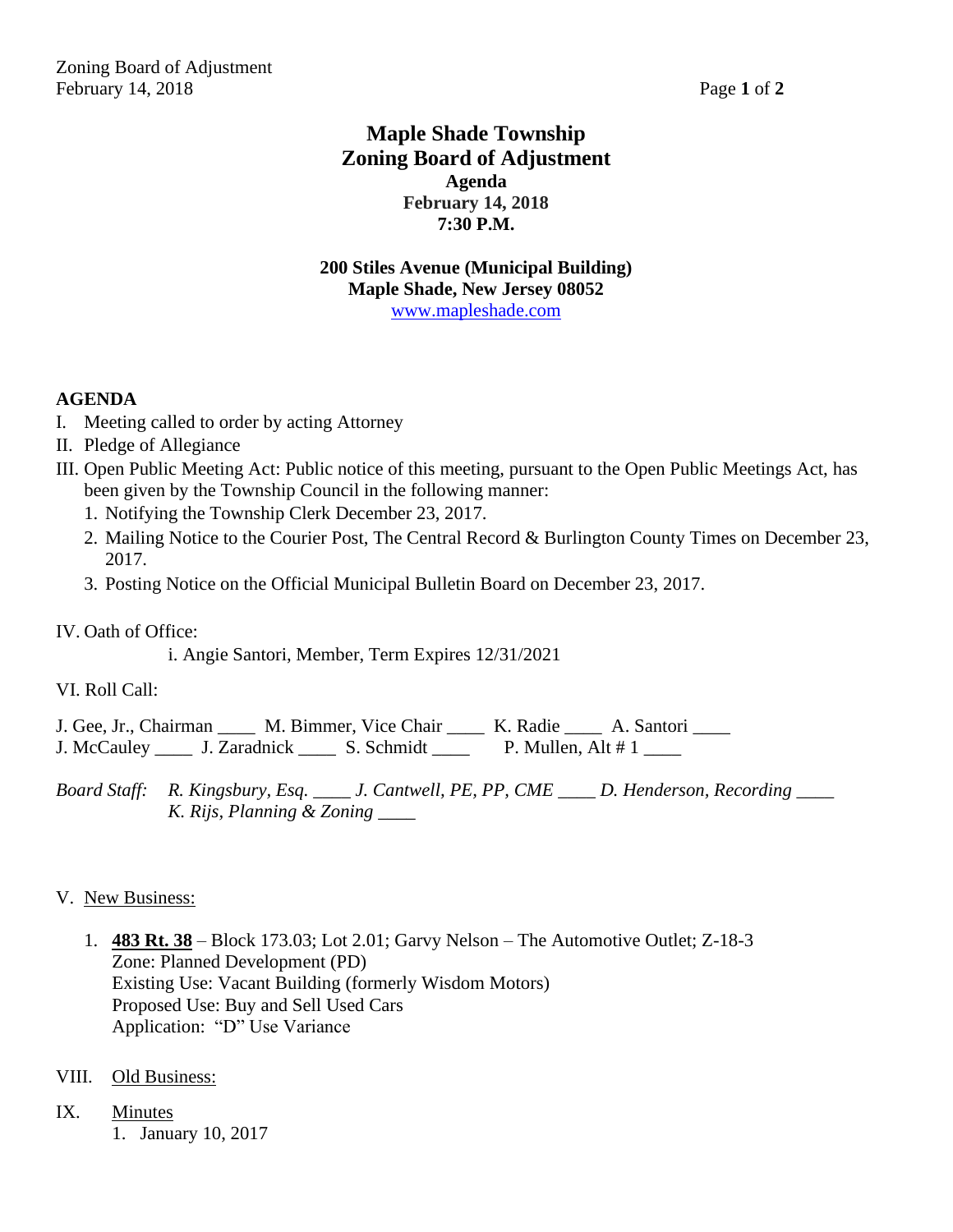#### X. Miscellaneous:

#### 1. Reports:

- a. Solicitor Resolutions 2018-ZB-3: 919 E. Main St. – Block 82 Lot 9.01; Eric Scheid, Z-17-16 2018-ZB-4: 489 Rt. 38 W. - Block 173; Lot 2.05, Lexvana Properties NJ LLC; Z-17-18 2018-ZB-5: 538 Rt. 38 E. – Block 173.02; Lot 9, EMG Auto of Jersey City LLC; Z-17-19
- b. Engineer
- c. Community Development 2017 Annual ZBA report
- XI. Adjourn.

| 2018 Meeting Dates:                                                            |  |  |  |  |  |  |
|--------------------------------------------------------------------------------|--|--|--|--|--|--|
| Site Plan Adv.: $1/9^*$ 2/6 3/6 4/3 5/1 6/5 7/10* 8/7 9/4 10/2 11/6 12/4       |  |  |  |  |  |  |
| Planning Board: 1/24 2/28 3/28 4/25 5/23 6/27 7/25 8/22 9/26 10/24 11/28 12/26 |  |  |  |  |  |  |
| Zoning Board: 1/10 2/14 3/14 4/11 5/9 6/13 7/11 8/8 9/12 10/10 11/7* 12/12     |  |  |  |  |  |  |

**If you are unable to attend, please call Kevin Rijs at (856)779-9610 Ext.151. Thank You.**

## **Next Meeting March 14, 2018**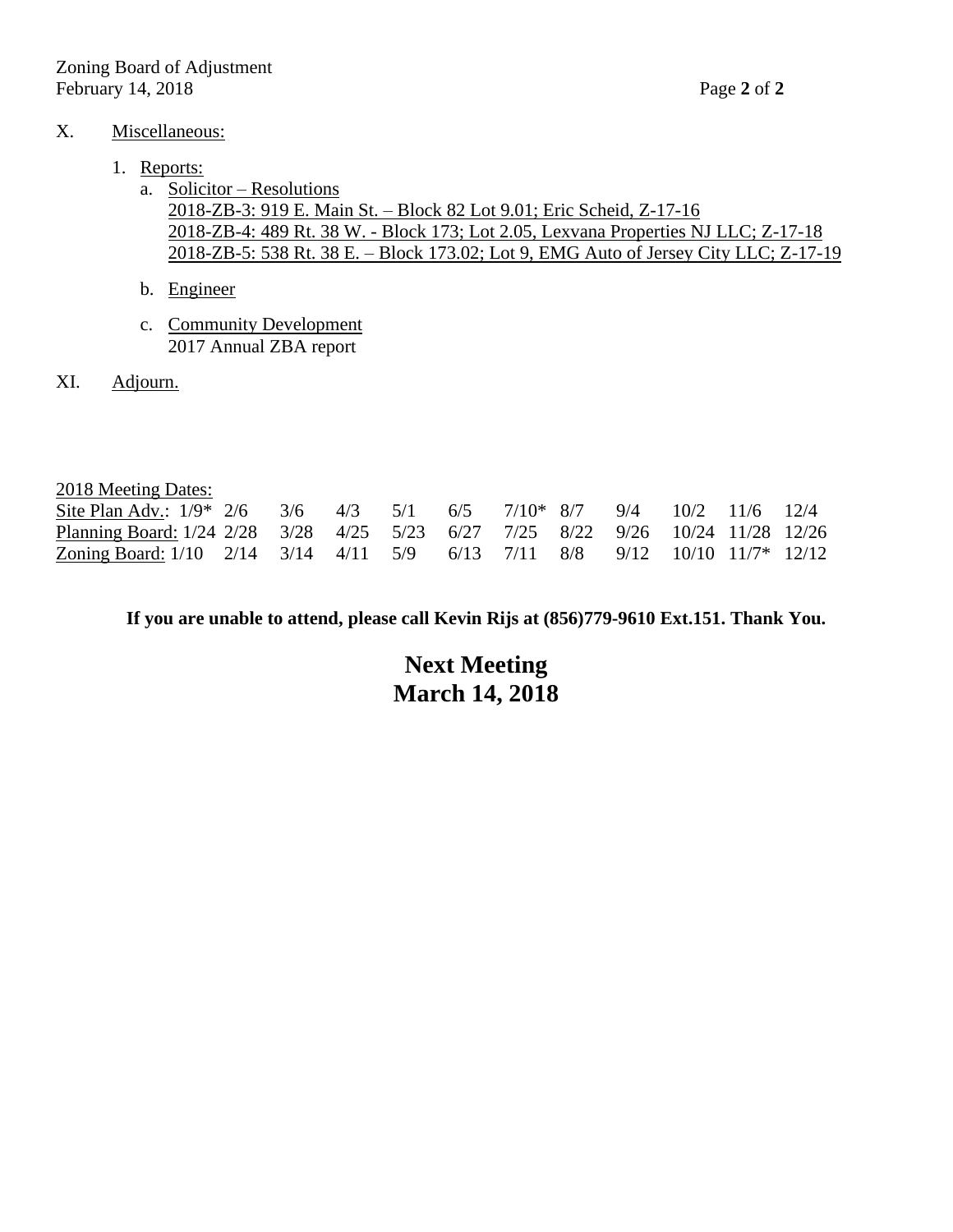## **Maple Shade Township Zoning Board of Adjustment Agenda January 10, 2018 7:30 P.M.**

#### **200 Stiles Avenue (Municipal Building) Maple Shade, New Jersey 08052** [www.mapleshade.com](http://www.mapleshade.com/)

#### **AGENDA**

- I. Meeting called to order by acting Attorney
- II. Pledge of Allegiance
- III. Open Public Meeting Act: Public notice of this meeting, pursuant to the Open Public Meetings Act, has been given by the Township Council in the following manner:
	- 1. Notifying the Township Clerk December 23, 2017.
	- 2. Mailing Notice to the Courier Post, The Central Record & Burlington County Times on December 23, 2017.
	- 3. Posting Notice on the Official Municipal Bulletin Board on December 23, 2017.

#### IV. Oath of Office:

i. John Gee, Member, Term Expires 12/31/2021 ii. Angie Santori, Member, Term Expires 12/31/2021 iii. Paula Mullen, Alternate #1, Term Expires 12/31/2019

#### VI. Roll Call:

| i.   | John Gee, Jr.        | ii. Michael Bimmer         |
|------|----------------------|----------------------------|
| iii. | Karen Radie          | iv. Angie Santori          |
| V.   | Joe McCauley         | vi. John Zaradnick         |
| vii. | <b>Steve Schmidt</b> | viii. Paula Mullen, Alt #1 |

#### VII. Organization of the Board:

- a. Nomination of Chairman.
- b. Nomination of Vice Chairman.
- c. Nomination of Attorney.
- d. Nomination of Engineer.
- e. Nomination of Secretary.
- f. Nomination of Environmental Engineer.
- g. Consent Approval of Meeting dates for the year as set by Council.
- h. Consent Approval of Official Newspaper authorized by Council. Courier Post, the Central Record and Burlington County Times.